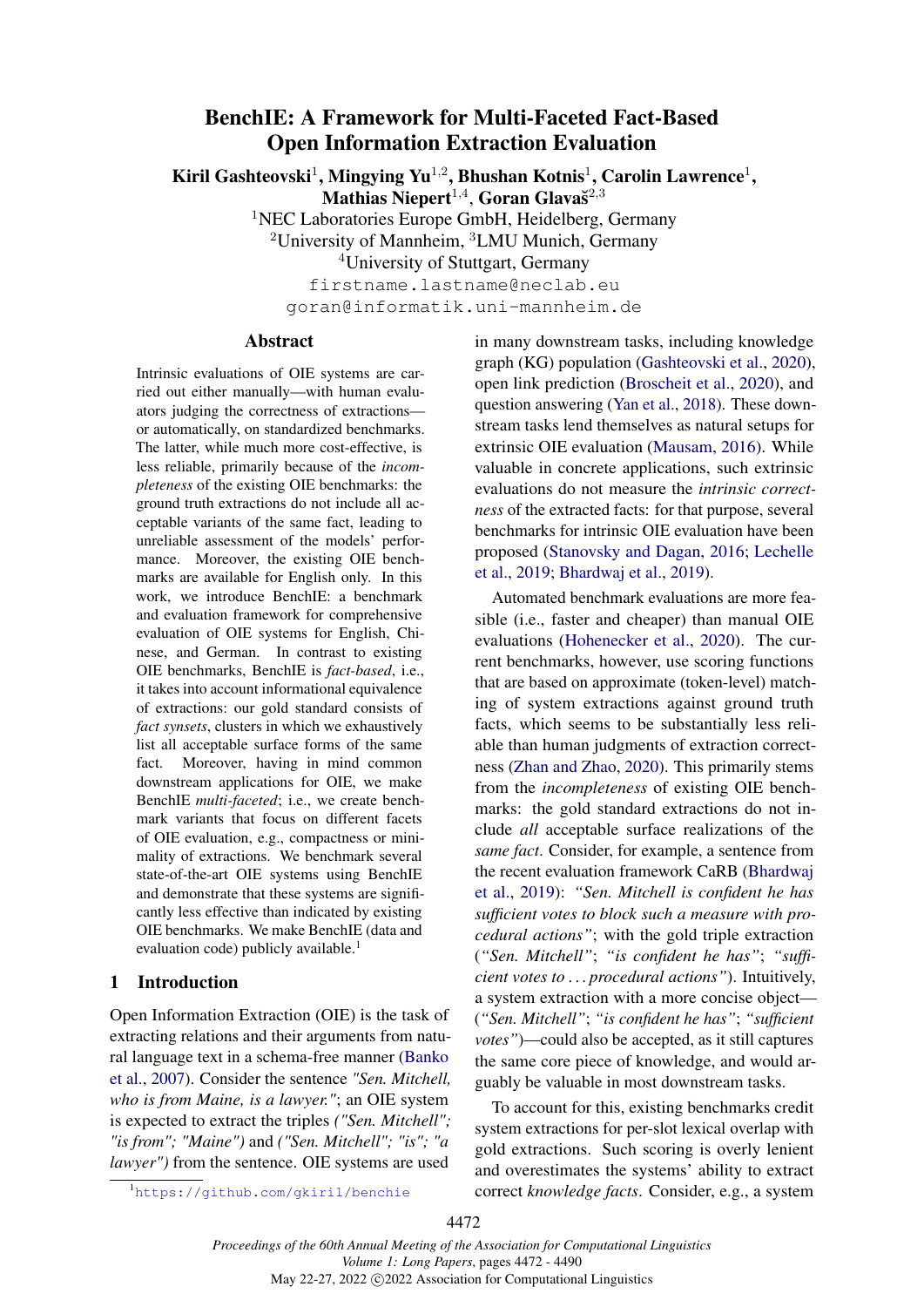extraction (*"Sen. Mitchell"*; *"is confident he has"*; *"procedural actions"*) for the above-mentioned sentence. From the *factual* perspective, this extraction is clearly incorrect (*Sen. Mitchell* has *votes*, not *actions*). However, the popular CaRB benchmark with its token-level metrics would judge the extraction as having (1) perfect precision, since all extracted tokens can be found in corresponding slots of a gold extraction and (2) high recall, as all of the gold subject and predicate tokens as well as two gold object tokens (*"procedural"* and *"actions"*) are found within corresponding slots of the system extraction (Table [1\)](#page-2-0). Moreover, by providing a single ground truth extraction per fact, existing OIE benchmarks fail to acknowledge that different downstream applications focus on different facets (i.e., aspects) of OIE extractions: e.g., for text summarization, one may prefer *minimal* extractions [\(Ponza et al.,](#page-10-3) [2018\)](#page-10-3), whereas knowledge base population benefits from strict correctness of entities in subject and object slots [\(Lin et al.,](#page-10-4) [2020\)](#page-10-4).

In this work, we depart from lenient OIE evaluations based on per-slot token overlaps and propose BenchIE, a novel *fact-centric* and *multi-faceted* OIE evaluation framework and benchmark at the core of which is the following question:

*Does the system extraction express the same fact (i.e., the same unit of knowledge) as any of the ground truth extractions (and vice versa) w.r.t. the specific aspect of the OIE extraction that is of interest for one or more downstream applications?*

Contributions. BenchIE advances the state of the art in OIE evaluation in the following: (1) it is the first fact-centered approach to OIE evaluation: to reliably answer the above question, we exhaustively list all correct extractions of the same fact. In contrast to existing benchmarks, BenchIE specifies *complete* sets of fact-equivalent extractions (dubbed *fact synsets*), allowing us to avoid error-prone evaluation based on token overlap measures; (2) BenchIE is the first **multi-faceted** OIE benchmark, allowing to test systems for different aspects of OIE extractions that may be relevant in concrete downstream applications; (3) BenchIE is a multilingual benchmark, covering English, Chinese, and German, and to the best of our knowledge the first with manually annotated (i.e., gold stan-dard) extractions in all languages;<sup>[2](#page-1-0)</sup> (4) finally, as a

fact-based and multi-faceted benchmark, BenchIE allows us to perform what we believe to be the most comprehensive profiling and comparative evaluation of OIE systems. BenchIE portrays fact extraction abilities of six state-of-the-art OIE models much less favorably and points to their limitations that cannot be detected with existing benchmarks.

# <span id="page-1-1"></span>2 Matching Facts, Not Tokens

Most OIE systems extract *(subject, predicate, object*) triples, with concepts as subjects and objects and verb phrases (VPs) as predicates [\(Banko et al.,](#page-9-0) [2007;](#page-9-0) [Stanovsky et al.,](#page-10-6) [2018;](#page-10-6) [Lauscher et al.,](#page-10-7) [2019;](#page-10-7) [Gashteovski et al.,](#page-9-5) [2017,](#page-9-5) [2019\)](#page-9-6), though systems producing n-ary [\(Akbik and Löser,](#page-9-7) [2012\)](#page-9-7), nested [\(Bhutani et al.,](#page-9-8) [2016\)](#page-9-8), and noun-mediated extractions [\(Yahya et al.,](#page-11-2) [2014\)](#page-11-2) also exist. Here we follow the most common practice and focus on VPmediated facts. Our novel fact-based benchmark and evaluation paradigm can, however, equally be applied to other types of extractions (e.g., [Friedrich](#page-9-9) [et al.](#page-9-9) [\(2022\)](#page-9-9) used this fact-based concept for OIE to create gold annotations for *NE-Centric OIE triples*; i.e., triples where each argument is a named entity and the relations could be either verb phrases or noun phrases).

### 2.1 Fact Synsets

We introduce the general concept of a *fact synset*: a set of *all* possible extractions (i.e., different surface forms) for a given fact type (e.g., VP-mediated facts) that are instances of the same fact. E.g., given the input sentence from Table [2,](#page-2-1) the extractions (*"Sen. Mitchell"*; *"has sufficient votes to block"*; *"such a measure"*) and (*"Sen. Mitchell"*; *"has sufficient votes to block"*; *"measure"*) capture the same fact and thus belong to the same fact synset.

Existing benchmarks fail to exhaustively list all acceptable extractions for the same fact. This is precisely why, in order to avoid penalizing systems for correct extractions that are not exactly the same as the gold triples, they resort to lenient token-based performance measures prone to two types of errors: (1) they punish correct fact extractions that have limited lexical overlap with the gold extraction of the same fact, e.g., (*"Sen. Mitchell"*; *"is confident he has"*; *"sufficient votes")* vs. (*"Sen. Mitchell"*; *"is confident he has"*; *"sufficient votes to . . . procedural actions"*)

<span id="page-1-0"></span> ${}^{2}$ [Ro et al.](#page-10-5) [\(2020\)](#page-10-5) introduce a multilingual version of the CaRB dataset by machine translating both sentences and extractions. However, automated translation seems to be highly

unreliable for OIE – as shown by [Kotnis et al.](#page-10-8) [\(2022\)](#page-10-8), up to 70% of sentence or extraction translations obtained this way were incorrect.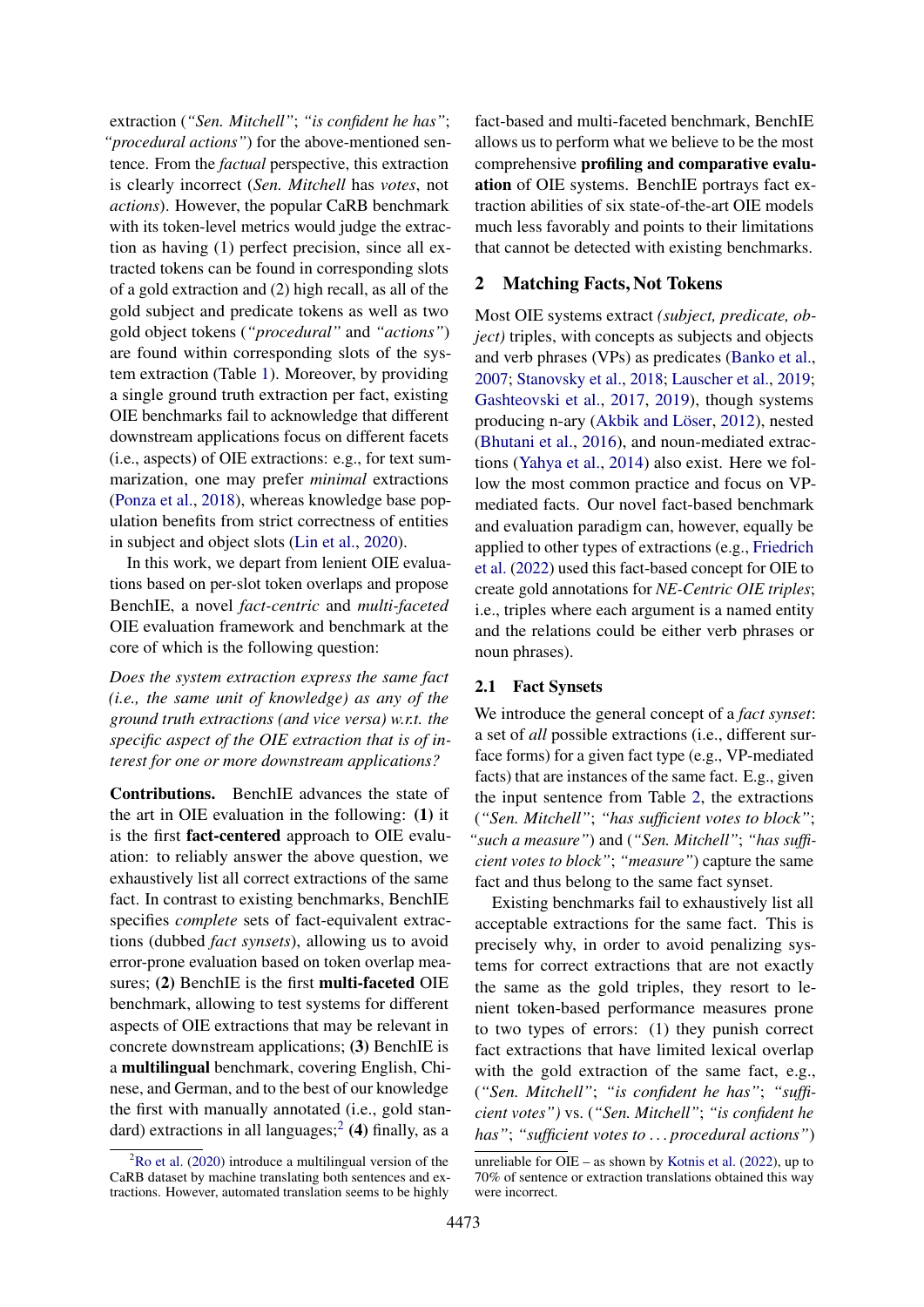<span id="page-2-0"></span>Input sentence: *"Sen. Mitchell is confident he has sufficient votes to block such a measure with procedural actions."* CaRB golden extraction: *("Sen. Mitchell"; "is confident he has"; "sufficient votes to block ...procedural actions")*

|          | OIE extraction                           | CaRB $(P/R)$                     |      | <b>BenchIE</b> |  |
|----------|------------------------------------------|----------------------------------|------|----------------|--|
| $\tau_1$ | ("Sen. Mitchell"; "is confident he has"; | "sufficient")                    | 00.1 | 0.44           |  |
| $t_2$    | ("Sen. Mitchell"; "is confident he has"; | "sufficient actions")            | 1.00 | 0.50           |  |
| $t_3$    | ("Sen. Mitchell"; "is confident he has"; | "sufficient procedural actions") | 1.00 | 0.56           |  |
| $t_4$    | ("Sen. Mitchell"; "is confident he has"; | "sufficient votes")              | .00  | 0.50           |  |

Table 1: Difference in scores between CaRB and BenchIE. For the input sentence, CaRB provides only one extraction which covers all the words in the sentence. Then, for each input OIE extraction (from  $t_1$  to  $t_4$ ) it calculates token-wise precision and recall scores w.r.t. the golden annotation. In contrast, BenchIE provides 46 gold extractions for the same sentence and recognizes OIE extractions as valid if they exactly match any of them.

<span id="page-2-1"></span>

|         | <b>Input sentence:</b> "Sen. Mitchell is confident he has sufficient votes to block such a measure with procedural actions." |                                                                                                                                                   |                                                                  |  |  |  |  |  |  |  |
|---------|------------------------------------------------------------------------------------------------------------------------------|---------------------------------------------------------------------------------------------------------------------------------------------------|------------------------------------------------------------------|--|--|--|--|--|--|--|
|         | ("Sen. Mitchell"   "he";                                                                                                     |                                                                                                                                                   | "is"; "confident [he has sufficient  actions]")                  |  |  |  |  |  |  |  |
| $_{12}$ | ("Sen. Mitchell"   "he";<br>("Sen. Mitchell"   "he";                                                                         | "is confident he has";<br>"is confident he has";                                                                                                  | "sufficient votes")<br>"suff. votes to block [such][a] measure") |  |  |  |  |  |  |  |
| $_{13}$ | ("Sen. Mitchell"   "he";<br>("Sen. Mitchell"   "he";<br>("Sen. Mitchell" $\mid$ "he";                                        | "is confident he has sufficient votes to block"<br>"is confident he has  to block [such]";<br>"is confident he has $\ldots$ to block [such] [a]"; | "[such] [a] measure")<br>"[a] measure")<br>"measure")            |  |  |  |  |  |  |  |
|         | ("Sen. Mitchell"   "he";<br>("Sen. Mitchell"   "he";                                                                         | "is confident he has  [such] [a] measure with";<br>"is confident he has  [such] [a] measure";                                                     | "procedural actions")<br>"with procedural actions")              |  |  |  |  |  |  |  |

Table 2: An example sentence with four BenchIE fact synsets  $(f_1-f_4)$ . BenchIE accounts for entity coreference and accepts triples with both *"Sen. Mitchell"* and *"he"* as subjects: the delimiter "|" is just a shorthand notation for different extractions. Similarly, the square brackets ([]) represent a shorthand notation for multiple extractions: triples both with and without the expression(s) in the brackets are considered correct.

and (2) they reward incorrect extractions that have high lexical overlap with a gold extraction, e.g., (*"Sen. Mitchell"*; *"is confident he has"; "procedural actions"*) vs. *("Sen. Mitchell"; "is confident he has"; "sufficient votes to block. . . with procedural actions")*.

To prevent this, BenchIE relies on *exact matching* of system extractions against the gold fact synsets. Further, some OIE systems (over)generate extractions of the same fact; e.g., *("Sen. Mitchell"; "has sufficient votes to block"; "such a measure")* and *("Sen. Mitchell"; "has sufficient votes to block"; "measure")*. Existing evaluation procedures do not acknowledge the *fact equivalence* of extractions and consequently reward OIE systems for multiply extracting the same fact. Our evaluation based on fact synsets directly remedies these shortcomings of existing OIE benchmarks.

## <span id="page-2-5"></span>2.2 Annotation Process

English Benchmark. To make BenchIE comparable to previous benchmarks, we annotate fact synsets on a subset of sentences from CaRB [\(Bhard](#page-9-3)[waj et al.,](#page-9-3) [2019\)](#page-9-3). Because exhaustive annotation of fact synsets is time consuming, we carried it on 300 (out of 1,200) randomly sampled CaRB sentences. To collect truly exhaustive fact synsets, two expert

annotators independently labeled the selected 300 sentences in three rounds. (1) Each annotator first (independently) manually denoted every extraction in which a VP-predicate connects two concepts. The annotator then grouped the fact-equivalent triples into fact synsets. $3$  To speed the annotation process up, we developed a dedicated web-based annotation tool AnnIE that facilitates the extraction of VP-mediated triples (e.g., we color-code verbs to indicate possible predicate heads) and their clus-tering into fact synsets;<sup>[4](#page-2-3)</sup> (2) The annotators then carefully examined all gold extractions from the original CaRB dataset and added those judged to be correct, yet missing from the manually labeled fact synsets from the previous step; (3) Finally, each annotator compared the extractions of all OIE systems in evaluation (see [§4\)](#page-4-0) against the BenchIE's fact synsets (i.e., the result of the first two steps). Any system extraction not found in BenchIE was carefully examined and—if judged to be correct— added to the appropriate fact synset.<sup>[5](#page-2-4)</sup> Finally, the

<span id="page-2-3"></span><span id="page-2-2"></span> $3$ We provide the annotation guidelines in Appendix [A.1.](#page-12-0)

<sup>4</sup>We show AnnIE's interface in Appendix [B.](#page-14-0) For further details about the tool, see [Friedrich et al.](#page-9-9) [\(2022\)](#page-9-9).

<span id="page-2-4"></span> $5$ Very few extractions were actually added in steps (2) and (3); i.e., there were very few correct extractions (from CaRB gold standard and output of OIE systems) that the annotators missed during manual annotation of fact synsets.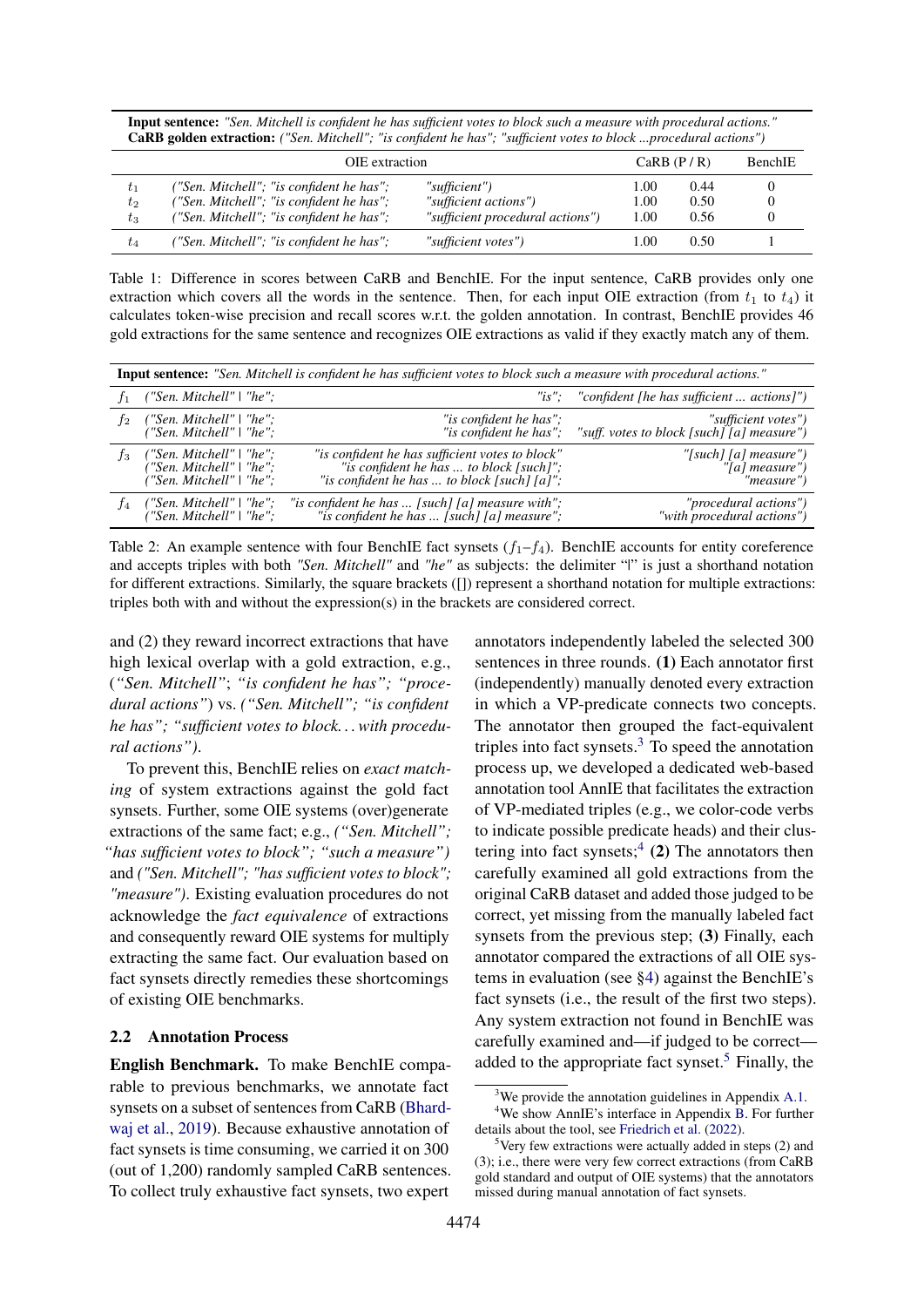two annotators merged their independently created annotations by discussing and jointly resolving the disagreements. The overall annotation effort for the English dataset amounted to 80 hours per annotator. English BenchIE contains 136,357 unique gold extractions, grouped into 1,350 fact synsets. For comparison, CaRB [\(Bhardwaj et al.,](#page-9-3) [2019\)](#page-9-3) lists mere 783 gold triples for the same 300 sentences. Table [2](#page-2-1) shows fact synsets for an example sentence.

Inter-Annotator Agreement (IAA). To validate BenchIE's annotations, we measure the interannotator agreement (IAA) between our two expert annotators. To this end, we quantify the agreement via *recall at the fact level* (see [§2.3](#page-3-0) for further details): for each annotator, we compute their factlevel recall as the percentage of fact synsets of the other annotator they *cover* with their extractions.[6](#page-3-1) We average the fact-level recalls of the two annotators as the IAA score. We observed a high IAA score of 0.79. Upon manual inspection, we found that the annotators mostly agree on factsynset level; most of the the disagreements are on extractions level (particularly, from marking the optional tokens within an extraction; see Appendix [A.1.3](#page-12-1) for details about the optional tokens).

Chinese and German Benchmarks. Two bilingual expert annotators – native in the target language and fluent in English (EN ) – translated the original 300 English sentences to Chinese (ZH ) and German (DE ), respectively. Then, to collect exhaustive fact synsets in ZH and DE , they followed the same three annotation rounds described for [§2.2.](#page-2-5) Due to substantial (primarily syntactic) differences compared to EN , we adjusted the annotation guidelines for these languages (see the Appendix [A.2](#page-14-1) and [A.3](#page-14-2) for more details). The statistics (number of fact synsets and extractions) of the ZH and DE benchmarks are given in Table [3.](#page-3-2) Compared to EN BenchIE, the ZH benchmark contains significantly fewer fact synsets (994 compared to 1,350) and more than two orders of magnitude fewer extractions. The drastically smaller number of extractions is primarily due to the lack of determiners and articles in Chinese. Their frequent occurrence in English combined with their neutrality w.r.t. extractions' correctness results in many mutually different yet fact-equivalent extractions. The numbers for German are, expectedly, much closer to those for English.

<span id="page-3-2"></span>

|                                               |                            |                       | #Extractions #Synsets #Extr. / Synset |
|-----------------------------------------------|----------------------------|-----------------------|---------------------------------------|
| CaRB                                          | 783                        |                       |                                       |
| <b>BenchIE EN</b><br>BenchIE DE<br>BenchIE ZH | 136,357<br>82,260<br>5.318 | 1,350<br>1,086<br>994 | 101.0<br>75.7<br>5.4                  |

Table 3: Multilingual BenchIE: Extraction statistics.

# <span id="page-3-0"></span>2.3 Evaluation Measure

We assume that BenchIE is (1) *complete*, i.e., that it contains (a) *all* VP-mediated facts expressed in input sentences and (b) for each fact, its every acceptable extraction as well; and (2) *sound*, i.e., that it does not contain any incorrect extraction that would capture a fact not stated in the sentence. Such a complete OIE gold standard enables not only a more reliable evaluation of OIE systems by means of exact matching, but also an evaluation at the more meaningful level of knowledge facts, rather than at the level of individual triples.

Concretely, we consider a system extraction to be correct if and only if it exactly matches some gold extraction from some fact synset. The number of *true positives (TPs)* is the number of fact synsets (i.e., different facts) *covered* by (at least one of the) system extractions. This way, a system that extracts N different triples of the same fact, will be rewarded only once for the correct extraction of the fact. BenchIE's false negatives (FNs) are then, intuitively, fact synsets not covered by any of the system extractions. Finally, each system extraction that does not exactly match any gold triple (from any synset) counts as a false positive (FP). We then compute *Precision*, *Recall*, and F<sup>1</sup> score (as the final score) from TP, FP, and FN in standard fashion.

# <span id="page-3-3"></span>3 Multi-Faceted OIE Benchmark

Different downstream applications care about different aspects of OIE extractions. For IE-based text summarization and simplification [\(Ponza et al.,](#page-10-3) [2018;](#page-10-3) [Štajner and Glavaš,](#page-10-9) [2017\)](#page-10-9), e.g., triples should be minimal overall, across all slots (i.e., without unnecessary tokens), but the exact token placement across the slots (e.g., if a preposition is in the predicate or object) does not matter. For entity linking and knowledge base population [\(Lin et al.,](#page-10-4) [2020\)](#page-10-4), in contrast, the token placement between slots is critical: a token that is not part of an entity, should not be placed into subject or object. Acknowledging this, we create three additional variants of the English BenchIE, referred to as *facets*, each

<span id="page-3-1"></span><sup>6</sup>An extraction *covers* a fact synset if it exactly matches any of the synset's (fact-equivalent) gold triples.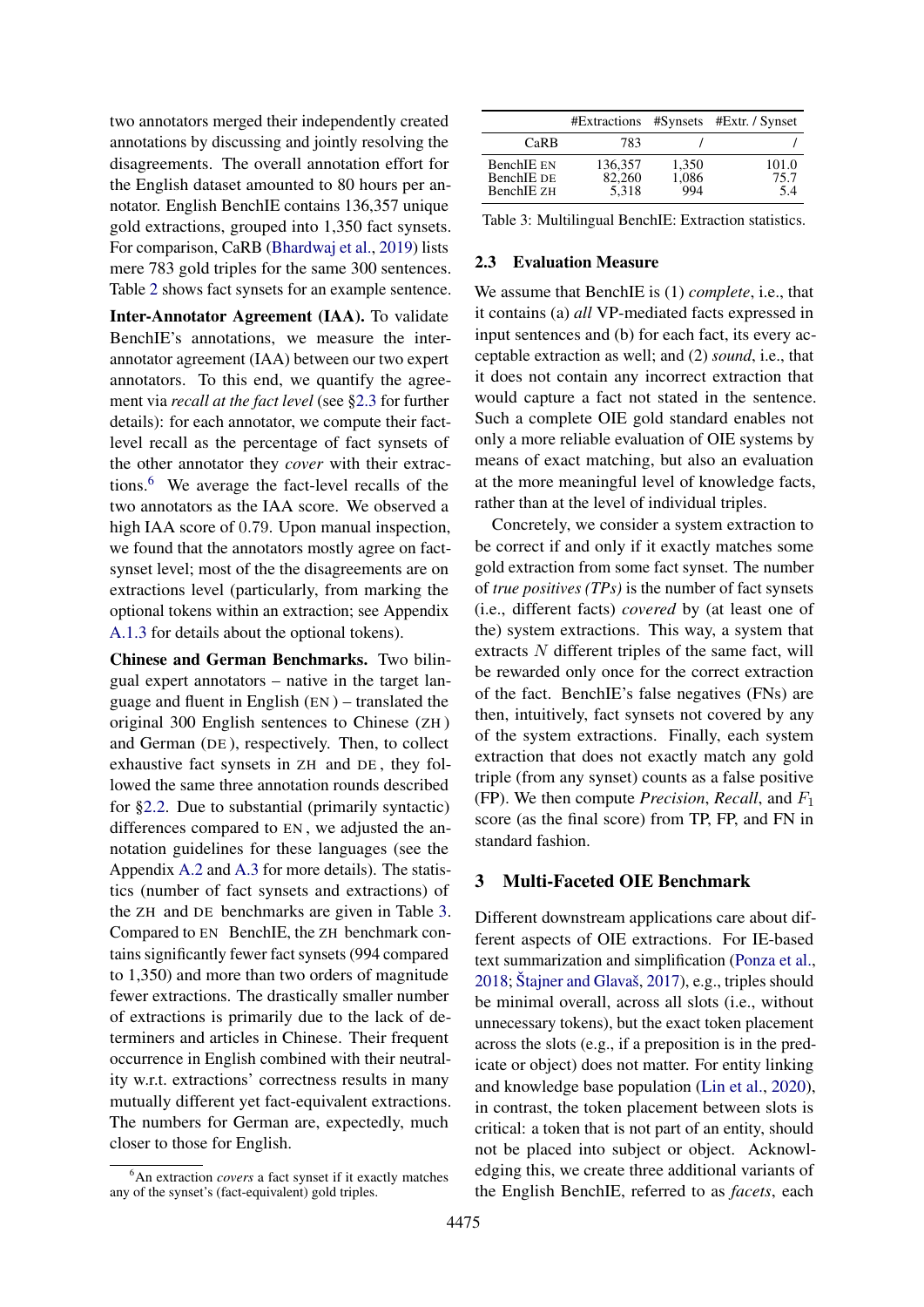<span id="page-4-1"></span>

| <b>Input sentence:</b> "Sen. Mitchell is confident he has sufficient votes to block such a measure with procedural actions." |                                    |                                                                                                                                                                                                                         |                       |  |  |  |  |  |  |
|------------------------------------------------------------------------------------------------------------------------------|------------------------------------|-------------------------------------------------------------------------------------------------------------------------------------------------------------------------------------------------------------------------|-----------------------|--|--|--|--|--|--|
|                                                                                                                              | BenchIE-E ("Sen. Mitchell"   "he"; | "is confident he has $\ldots$ [such] [a] measure with";                                                                                                                                                                 | "procedural actions") |  |  |  |  |  |  |
|                                                                                                                              |                                    | BenchIE-C "(Sen. Mitchell \ he) is confident he has sufficient votes to block [such] [a] measure with procedural actions"                                                                                               |                       |  |  |  |  |  |  |
|                                                                                                                              |                                    | BenchIE-M ("Sen. Mitchell" \ "he"; "is confident he has sufficient votes to block measure with"; "procedural actions")<br>Networks: "is confident he has sufficient votes to block measure"; "with procedural actions") |                       |  |  |  |  |  |  |

Table 4: Illustration of BenchIE's *facets* for one fact synset ( $f_4$  from Table [2\)](#page-2-1): all *acceptable* surface realizations under each facet are shown. "|" and square brackets have the same shorthand notation purpose as in Table [2.](#page-2-1)

corresponding to one aspect that is relevant in common OIE applications. This effort addresses recent calls for multi-dimensional analysis of NLP systems [\(Ethayarajh and Jurafsky,](#page-9-10) [2020;](#page-9-10) [Narayan](#page-10-10) [et al.,](#page-10-10) [2021\)](#page-10-10) and is well-aligned with recent efforts that create multi-faceted benchmarks for other NLP tasks [\(Liu et al.,](#page-10-11) [2021;](#page-10-11) [Väth et al.,](#page-10-12) [2021\)](#page-10-12) and datasets [\(Xiao et al.,](#page-11-3) [2022\)](#page-11-3).

### <span id="page-4-4"></span>3.1 BenchIE-E

The default, general-purpose BenchIE facet from the previous section was designed to be somewhat tolerant to token distribution accross slots (see Appendix [A.1.2](#page-12-2) for details): some tokens may be placed in either the predicate or object (e.g., the preposition *with* in the synset  $f_4$  in Table [2\)](#page-2-1). This enables a more flexible comparison of OIE systems that are designed for different purposes (i.e., systems that produce slightly different token placements are not punished) and is in line with prior work on intrinsic OIE evaluation, both automatic [\(Stanovsky and Dagan,](#page-10-1) [2016;](#page-10-1) [Bhardwaj et al.,](#page-9-3) [2019\)](#page-9-3) and manual [\(Fader et al.,](#page-9-11) [2011;](#page-9-11) [Del Corro](#page-9-12) [and Gemulla,](#page-9-12) [2013;](#page-9-12) [Gashteovski et al.,](#page-9-5) [2017\)](#page-9-5). Such extraction flexibility, however, may not be desirable in tasks like automated KG construction [\(Wolfe](#page-11-4) [et al.,](#page-11-4) [2017;](#page-11-4) [Jiang et al.,](#page-10-13) [2019\)](#page-10-13) or entity linking [\(Lin et al.,](#page-10-4) [2020,](#page-10-4) [2021\)](#page-10-14). [Angeli et al.](#page-9-13) [\(2015\)](#page-9-13) show empirically that extractions with wholesome entities and without additional tokens yield benefits in KG construction.

Since OIE is predominantly used for KG-related tasks [\(Weikum et al.,](#page-10-15) [2020\)](#page-10-15), it is paramount to have an evaluation facet that imposes strict(er) token boundaries on entity slots – subjects and objects. We thus create the *entity facet* of the benchmark (BenchIE-E) with this additional constraint of wholesomeness of subject and object concepts. BenchIE-E was constructed by one of our annotators (see [§2.2\)](#page-2-5) by removing from EN BenchIE's fact synsets the extractions in which subject and/or object was not a wholesome concept (see Table [4\)](#page-4-1).

#### 3.2 BenchIE-C

The default BenchIE facet ([§2\)](#page-1-1) compares OIE extractions against gold triples from fact synsets at the slot level: to be judged correct, an extraction must exactly match some gold triple in all slots. This criterion, however, is overly strict if extractions are to be used in applications like summarization or simplification [\(Ponza et al.,](#page-10-3) [2018;](#page-10-3) [Štajner and](#page-10-9) [Glavaš,](#page-10-9) [2017\)](#page-10-9), which commonly concatenate the content of the slots. In this case, it does not matter if a sequence of tokens occurs at the end of the subject or beginning of the predicate (analogously for predicate and object). To reflect this, we introduce the *concatenation facet*, BenchIE-C: for each gold BenchIE triple, we create the gold BenchIE-C utterance by simply concatenating the content of the triple's slots (see Table [4\)](#page-4-1).

### 3.3 BenchIE-M

Our third additional evaluation facet addresses the aspect of *minimality* of OIE extractions [\(Gash](#page-9-5)[teovski et al.,](#page-9-5) [2017\)](#page-9-5). More compact extractions can benefit both text generation [\(Ponza et al.,](#page-10-3) [2018;](#page-10-3) [Štajner and Glavaš,](#page-10-9) [2017\)](#page-10-9) and KG-related tasks [\(Lin et al.,](#page-10-4) [2020,](#page-10-4) [2021\)](#page-10-14). If two triples  $t_1$  and  $t_2$ capture the same fact (i.e., are in the same fact synset),  $t_1$  is considered *more compact* than  $t_2$ if tokens of each  $t_1$  slot make a (non-strict) subsequence of tokens in the corresponding  $t_2$  slot [\(Gashteovski,](#page-9-14) [2020\)](#page-9-14).[7](#page-4-2) To allow for evaluation of minimality, BenchIE-M triples contain only the non-optional tokens (denoted in square brackets in Table [2\)](#page-2-1) from the corresponding BenchIE triple. Consequently, BenchIE-M fact synsets on average contain many fewer extractions than the original BenchIE synsets.<sup>[8](#page-4-3)</sup>

### <span id="page-4-0"></span>4 Fact-Level Evaluation

We first compare BenchIE's fact-level evaluation (i.e., default facet, [§2\)](#page-1-1) against CaRB's token-level

<span id="page-4-2"></span><sup>&</sup>lt;sup>7</sup>At least one  $t_1$  slot has to be a strict subsequence of the respective  $t_2$  slot;  $t_1$  and  $t_2$  would be the same otherwise.

<span id="page-4-3"></span><sup>8</sup>This does not imply that each fact synset in BenchIE-M contains only one (i.e., minimal) triple (see Table [4\)](#page-4-1).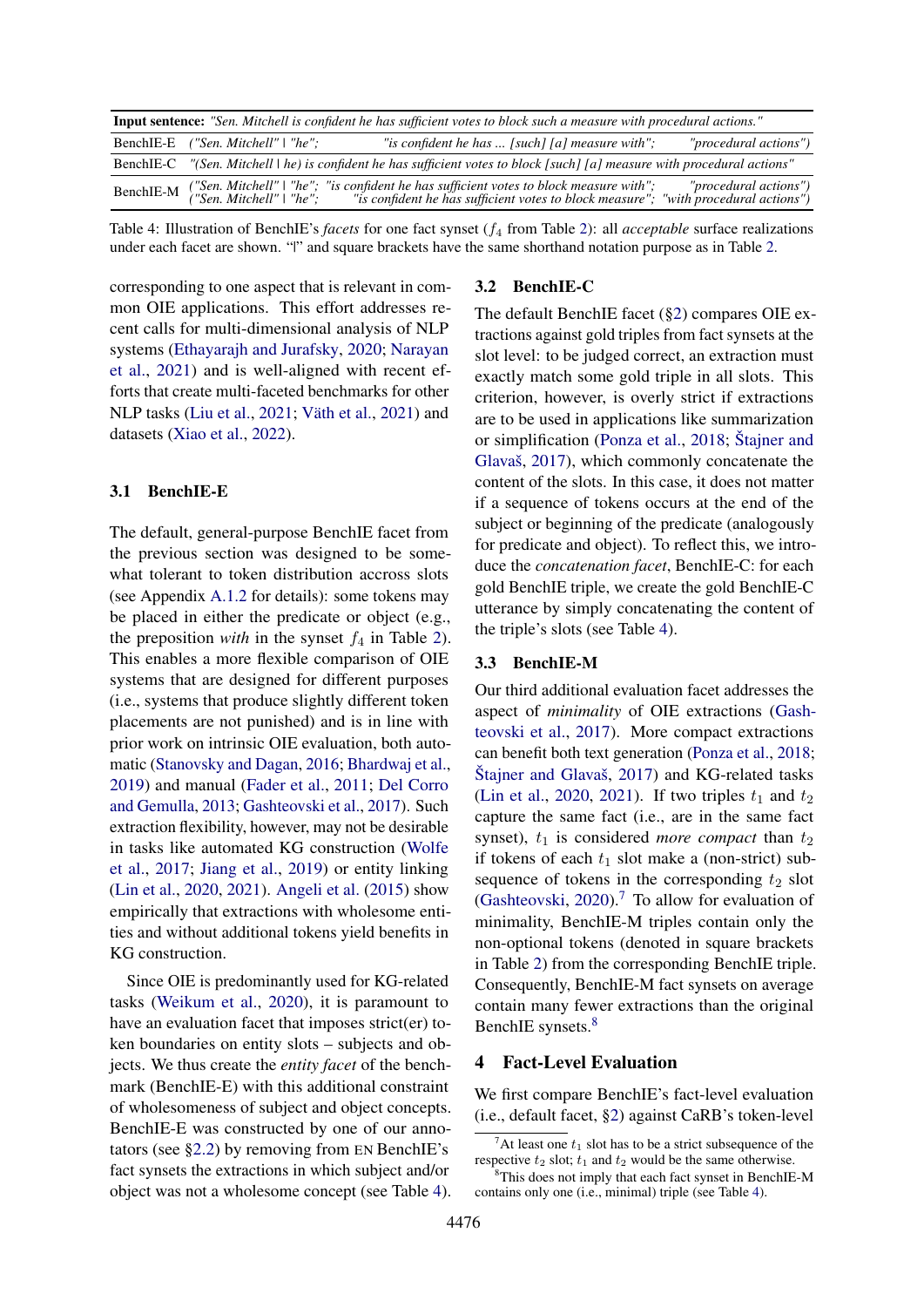<span id="page-5-2"></span>

|       |                        |                         |                         |                         | Eм                      |                         |                         |                         | Zн       | DE       |
|-------|------------------------|-------------------------|-------------------------|-------------------------|-------------------------|-------------------------|-------------------------|-------------------------|----------|----------|
|       |                        | Naive OIE               | ClausIE                 | MinIE                   | Stanford                | <b>ROIE</b>             | OpenIE6                 | $M^2OIE$                | $M^2OIE$ | $M^2OIE$ |
| P     | CaRB<br>BenchIE        | 0.24<br>0.03<br>$+0.21$ | 0.58<br>0.50<br>$+0.08$ | 0.45<br>0.43<br>$+0.02$ | 0.17<br>0.11<br>$+0.06$ | 0.44<br>0.20<br>$+0.24$ | 0.48<br>0.31<br>$+0.17$ | 0.60<br>0.39<br>$+0.21$ | 0.18     | 0.09     |
| R     | CaRB<br>BenchIE        | 0.70<br>0.02<br>$+0.68$ | 0.53<br>0.26<br>$+0.27$ | 0.44<br>0.28<br>$+0.16$ | 0.29<br>0.16<br>$+0.13$ | 0.60<br>0.09<br>$+0.51$ | 0.67<br>0.21<br>$+0.46$ | 0.61<br>0.16<br>$+0.45$ | 0.10     | 0.03     |
| $F_1$ | CaRB<br><b>BenchIE</b> | 0.36<br>0.03<br>$+0.33$ | 0.56<br>0.34<br>$+0.22$ | 0.44<br>0.34<br>$+0.10$ | 0.22<br>0.13<br>$+0.09$ | 0.51<br>0.13<br>$+0.38$ | 0.56<br>0.25<br>$+0.31$ | 0.61<br>0.23<br>$+0.38$ | 0.13     | 0.04     |

Table 5: Comparison of performance of OIE systems on BenchIE and CaRB benchmarks for precision (P), recall (R) and  $F_1$  score ( $F_1$ ). The row  $\Delta$  indicates the difference between CaRB score and BenchIE score (i.e.,  $\Delta =$  $CaRB-BenchIE$ ). Bold numbers indicate highest score per row (i.e., highest score for P/R/F<sub>1</sub> per benchmark) or highest score difference per row (i.e., highest  $\Delta$  for P / R / F<sub>1</sub>).

scoring [\(Bhardwaj et al.,](#page-9-3)  $2019$  $2019$ ).<sup>9</sup> Our quantitative results confirm our intuitions and observations (see Table [1\)](#page-2-0): CaRB systematically and substantially overestimates OIE systems' performance. BenchIE, we argue, portrays the fact extraction abilities of OIE systems more realistically.

### 4.1 Experimental Setup

OIE Systems. We tested six widely used OIE systems that extract VP-mediated facts for EN , namely: ClausIE [\(Del Corro and Gemulla,](#page-9-12) [2013\)](#page-9-12), Stanford OIE [\(Angeli et al.,](#page-9-13) [2015\)](#page-9-13), MinIE [\(Gash](#page-9-5)[teovski et al.,](#page-9-5) [2017\)](#page-9-5), ROIE [\(Stanovsky et al.,](#page-10-6) [2018\)](#page-10-6), OpenIE 6 [\(Kolluru et al.,](#page-10-16) [2020\)](#page-10-16) and  $M^2OIE$  [\(Ro](#page-10-5) [et al.,](#page-10-5) [2020\)](#page-10-5). We additionally implemented the following naive baseline (Naive OIE): each verb (detected using spaCy's POS-tagger [\(Honnibal and](#page-10-17) [Montani,](#page-10-17) [2017\)](#page-10-17)) becomes the predicate, its entire preceding sentence context becomes the subject and succeeding context the object. For ZH and DE , we evaluated a supervised  $M^2OIE$  [\(Ro et al.,](#page-10-5) [2020\)](#page-10-5) model based on the multilingual BERT [\(Devlin](#page-9-15) [et al.,](#page-9-15) [2019\)](#page-9-15), trained on a large EN dataset [\(Zhan](#page-11-1) [and Zhao,](#page-11-1) [2020\)](#page-11-1) and transferred (zero-shot) to target languages by means of its multilingual encoder.

Implicit and N-ary Extractions. Some OIE systems produce implicit extractions containing tokens that do not occur in the sentence. $10$  As BenchIE does not contain implicit annotations, we remove such extractions from the OIE systems' output, to avoid penalizing OIE systems for extracting fact types not covered by the benchmark. To make CaRB directly comparable, we automatically remove all its implicit extractions too. ROIE and  $M^2OIE$  produce N-ary extractions (i.e., more than three slots), whereas BenchIE contains only triples. We follow standard practice [\(Del Corro and](#page-9-12) [Gemulla,](#page-9-12) [2013\)](#page-9-12) and convert those extractions into triples by concatenating the third and subsequent slots into a single object.

# 4.2 Results and Discussion

Table [5](#page-5-2) summarizes results of OIE systems on BenchIE and CaRB. Across the board, BenchIE's fact-level precision and recall are significantly lower than CaRB's respective precision and recall computed on token level. On average, CaRB scores the OIE systems higher than BenchIE by 14 percentage points for precision, 38 percentage points for recall and 26 percentage points for the  $F_1$  score.

Precision. System's precision on BenchIE is lower (albeit not so drastically lower as recall) than on CaRB because BenchIE, as a complete benchmark, punishes *incorrect facts*, i.e., extractions that cannot be found in BenchIE's fact synsets. CaRB, on the other hand, rewards any token overlap that the incorrectly extracted fact has against its gold  $triple(s)$  – in many cases such overlap is substantial and CaRB consequently rewards the incorrect fact with high precision. Consider, for example, the sentence from Table [1](#page-2-0) and an incorrect fact extraction (*"Sen. Mitchell"*; *"is confident he has"*; *"sufficient actions"*); on BenchIE, this extraction is a false positive because it does not exist in any of the four fact synsets it lists for the sentence. CaRB, in contrast, rewards the extraction with perfect precision because all its tokens are accounted for in the corresponding slots of its gold triple (*"Sen. Mitchell"*; *"is confident he has"*; *"sufficient votes to . . . actions"*).

<span id="page-5-0"></span> ${}^{9}$ CaRB is an improved version of the widely-adopted OIE2016 benchmark [\(Stanovsky and Dagan,](#page-10-1) [2016\)](#page-10-1); our findings for CaRB are thus likely to hold for OIE2016 as well.

<span id="page-5-1"></span><sup>10</sup>E.g., the triple *("Biden"; "be"; "President")* extracted from the phrase *"President Biden* ..."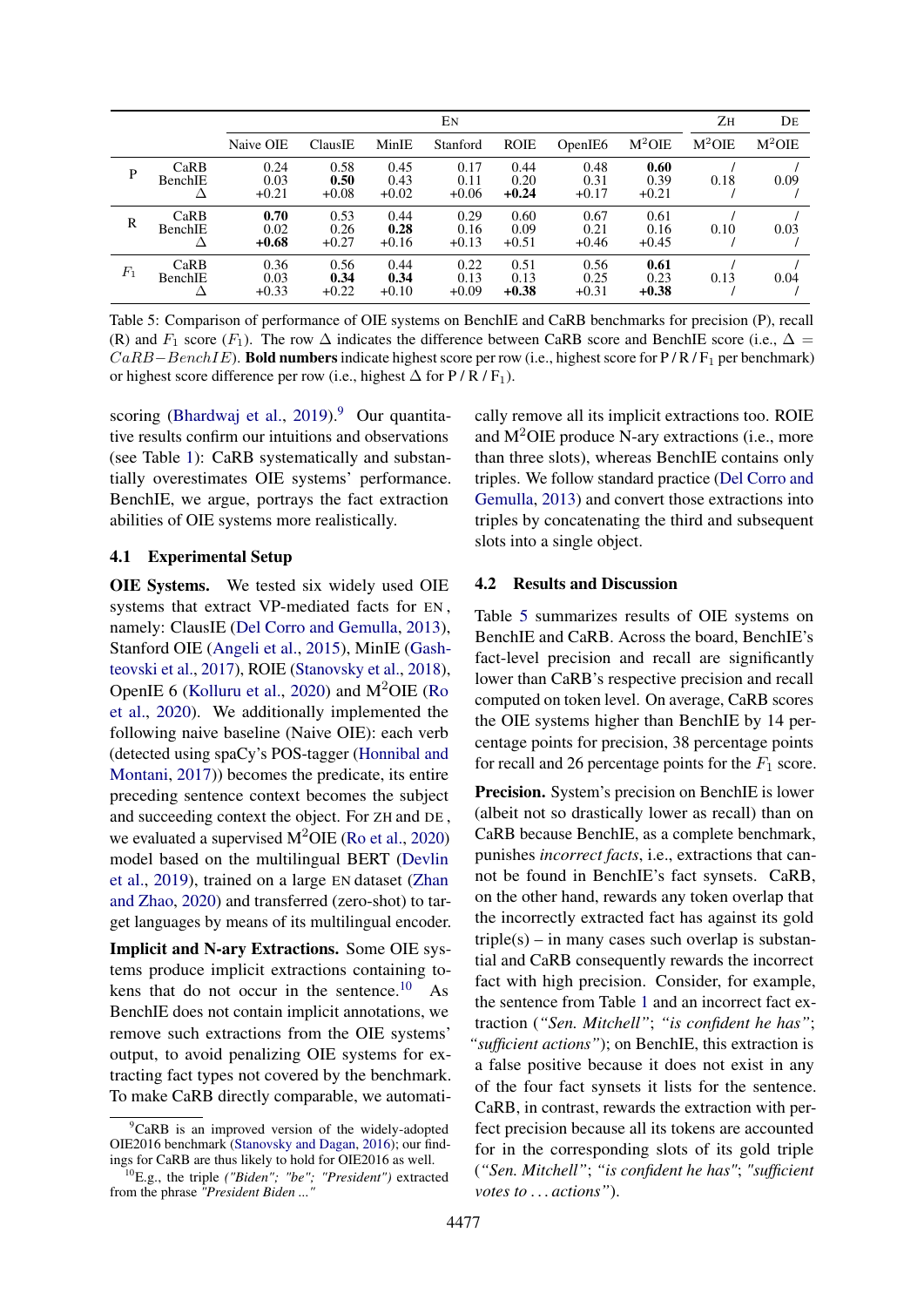In an attempt to quantify how much CaRB overestimates fact-level precision with its token overlap metric, we evaluated our Naive OIE baseline on both CaRB and BenchIE. While BenchIE reflects the poor quality of naive extractions with the nearzero performance, CaRB estimates its precision to be non-negligible (0.24) and even higher than that of the Stanford's OIE system (0.17). In contrast, BenchIE assigns much lower score to this baseline: precision of 0.03—8 times less than CaRB's score.

Recall. While CaRB somewhat overestimates factlevel precision of OIE systems, its overestimation of their recall is much more drastic: all tokens of its gold extractions that can be found in respective slots of a factually incorrect extraction of an OIE system contribute to the system's recall. The overestimation of CaRB's recall scores is best illustrated by the fact that our naive baseline (Naive OIE) obtains a score of 0.7, better than any of the six OIE systems under evaluation. In terms of recall, CaRB obviously rewards long extractions – the longer the system extraction is, the more likely it is to cover more tokens from gold standard extractions. Neural extractors OpenIE6, ROIE, and M<sup>2</sup>OIE on average produce much longer extractions than rule-based systems like MinIE or Stanford (e.g., on average, a ROIE extraction has 16 tokens, whereas Stanford extraction has 7.7 tokens): accordingly, CaRB rewards the neural systems with much higher recall scores. BenchIE, on the other hand, credits only the OIE extractions that cover its fact synsets (and only once per fact synset). Our Naive OIE is, intuitively, highly unlikely to match gold extractions from fact synsets and BenchIE reflects this with a fact-level recall of only 2%. Similarly, BenchIE's recall scores reveal that the long extractions of neural OIE systems very rarely correspond to any acceptable variant of an expressed fact (e.g., ROIE's fact-level recall is only 9%).

**Multilingual OIE.** We evaluated  $M^2OIE$  (as the only multilingual model in our evaluation) on the Chinese and German versions of BenchIE. Quite expectedly, the performance for Chinese and German in target languages is below the source English performance. However, the drop due to the zero-shot language transfer is, at first glance – surprisingly, much larger for German than for Chinese: this goes against findings from other tasks, where transfer performance correlates with linguistic proximity between the source and target language [\(Lauscher et al.,](#page-10-18) [2020\)](#page-10-18). M2OIE's Chinese

<span id="page-6-0"></span>

Figure 1: Relative proportion of errors per slot for OIE systems. Note that (1) fractions do not add up to 1 as extraction can be erroneous in more than one slot; and (2) the figure does not indicate systems' absolute error rates (for performance comparison, see Table [5\)](#page-5-2).

performance is encouraging, as it surpasses the English performance of some of the other OIE models (e.g., its recall score is better than ROIE, and its precision score is better than Stanford's). We believe this is because (a) OIE is a highly syntactic task; and (b) Chinese language is syntactically simple and has the same word order as English (SVO). German language, on the other hand, despite overall linguistic proximity to English, has a different word order (SOV; from generative perspective), with the main verb often appearing at the very end of the sentence – this, we believe, is the main cause of poor OIE transfer between English and German. We believe BenchIE is a good starting point for multilingual OIE evaluation: we subsequently created additional data for Arabic, Galician, and Japanese: see [Kotnis et al.](#page-10-8) [\(2022\)](#page-10-8) and [Friedrich](#page-9-9) [et al.](#page-9-9) [\(2022\)](#page-9-9) for details and further analyses.

### <span id="page-6-2"></span>5 Profiling OIE Systems with BenchIE

Token-based evaluation of existing OIE benchmarks (with real per-extraction scores in the range  $[0, 1]$ ) makes pinpointing of extraction error source difficult. This limits their usability in automatic error analysis and system profiling. The fact that previous work performed OIE error analyses manually [\(Fader et al.,](#page-9-11) [2011;](#page-9-11) [Schneider et al.,](#page-10-19) [2017\)](#page-10-19) confirms this. BenchIE, in contrast, lists all acceptable extractions and thus naturally lends itself to reliable automatic error analysis and profiling.

# <span id="page-6-1"></span>5.1 Slot Errors

We carry out the analysis of errors per slots on the default BenchIE facet ([§2\)](#page-1-1), because it is application-agnostic, unlike the additional facets from [§3.](#page-3-3) We observed that most of the errors in all OIE systems stem from extracting the objects (see Figure [1\)](#page-6-0). For an SVO language like English,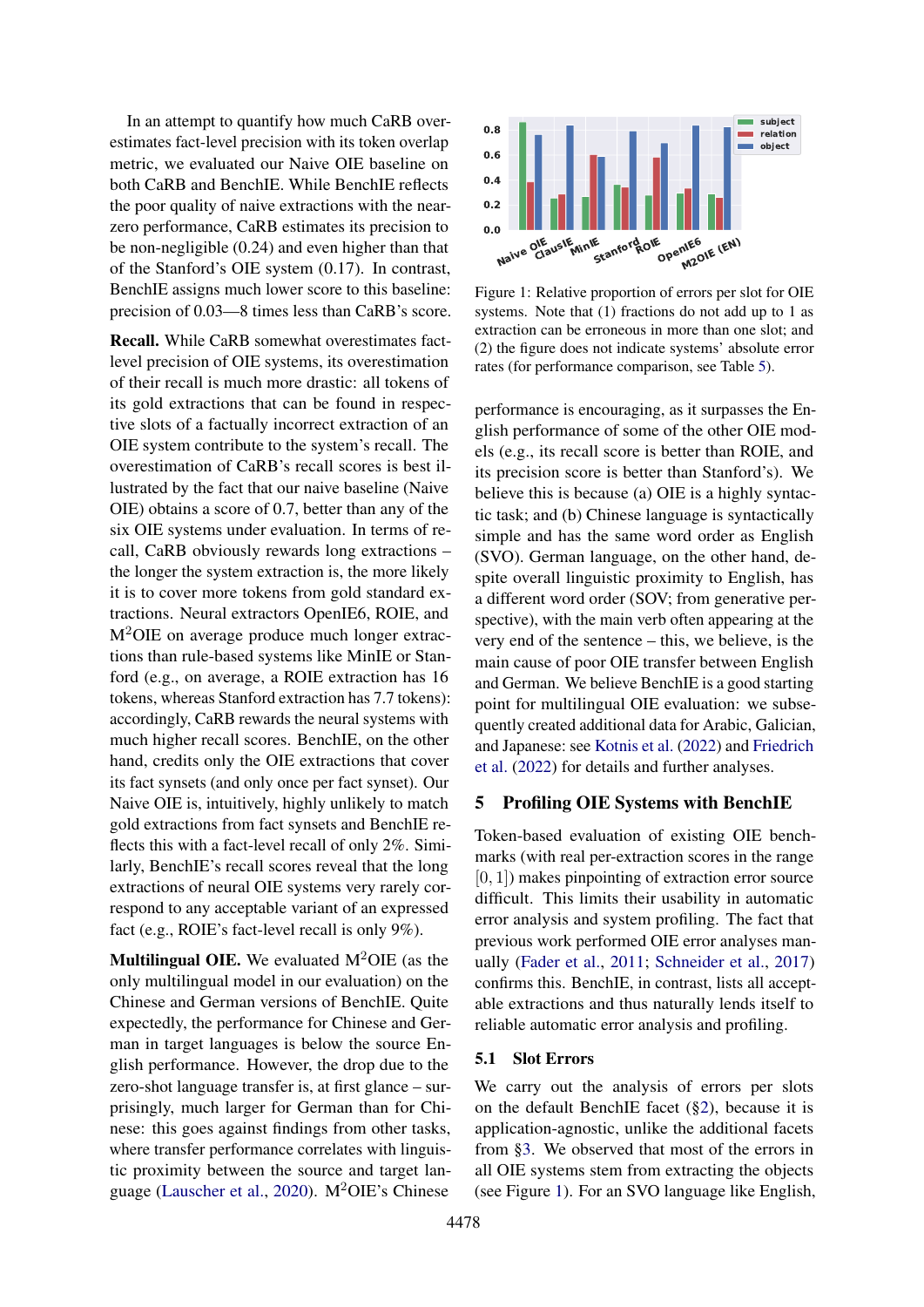<span id="page-7-1"></span>

(0, 0, 0) (0, 0, 1) (0, 1, 0) (0, 1, 1) (1, 0, 0) (1, 0, 1) (1, 1, 0)

Figure 2: Distribution of incorrect extractions of OIE systems across different slot-error combinations.

correctly extracting subjects and predicates seems substantially easier than correctly extracting objects. MinIE (rule-based) and ROIE (neural) have higher shares of predicate mis-extractions. MinIE post-processes ClausIE's triples by moving words from objects to predicates. Since ClausIE most frequently makes object errors, this effectively redistributes those errors between predicates and objects of MinIE's extractions.

Figure [1,](#page-6-0) however, does not tell the whole story, as many extractions are erroneous in multiple slots. For more detailed insights, we assign each incorrect extraction to one of seven error buckets: each error bucket indicates one combination of extraction errors across the three slots. For example, the bucket  $(1, 1, 0)$  contains extractions that match their *closest* gold triple in the subject and predicate, but not object. The closest gold triple is the one that matches the extraction in most slots.<sup>[11](#page-7-0)</sup> The error-bucket analysis, summarized in Figure [2,](#page-7-1) reveals that, across all systems, most extractions with object errors actually have correct subjects and predicates (bucket  $(1, 1, 0)$ ). MinIE deviates from this pattern and produces also many extractions with both incorrect object and predicate (bucket  $(1, 0, 0)$  or only bad predicate (bucket  $(1, 0, 1)$ ). Expectedly, most extractions of our naive baseline most often get only the predicate right (bucket  $(0, 1, 0)$  or all three slots wrong (bucket  $(0, 0, 0)$ ). This further emphasizes how misleading current token-based benchmarks can be – CaRB rewards this baseline with very high recall (see [§4\)](#page-4-0).

#### 5.2 Bucketized Error Analysis

To understand where OIE systems fail systematically, we split the input sentences into buckets and measured the performance of OIE systems per

bucket. Based on preliminary qualitative error analysis, we chose bucketization according to some linguistic properties of the sentences that produced erroneous triples. In particular, we examine the performance of OIE systems for sentence length, presence of conjunctions and case markers, since these appeared to be the most common reasons for failure. Note that BenchIE instances can be "bucketized" according to an arbitrary dimension interest, lending itself to diverse future fine-grained evaluations and analyses of OIE systems' behaviour. In general, we found that OIE systems exhibit weakest performance on long sentences (with more than 30 tokens) as well as those that contain conjunctions or have more than two case markers (Figure [3\)](#page-8-0). For a more detailed discussion, see Appendix [C.](#page-16-0)

#### 5.3 Multi-Faceted Evaluation

Finally, we profile the OIE systems on our three special benchmark facets ([§3\)](#page-3-3): BenchIE-E, -C and -M. Figure [4](#page-8-1) summarizes the performance of OIE systems on these three facets.

BenchIE-C. Ignoring slot boundaries, this facet is more lenient to OIE systems than the default facet – BenchIE-C yields higher scores than the regular BenchIE facet for *all* systems. The gap between the system's performance on BenchIE-C and BenchIE effectively quantifies how often the system misplaces tokens between adjacent slots. This gap is very small for Stanford OIE and MinIE – this means that, for extractions with correct overall token span, they also distribute the tokens between the slots correctly. For downstream tasks like text summarization, BenchIE-C results point to ClausIE as the best choice. Interestingly, we observed that CaRB's Precision for some systems (ClausIE and MinIE) effectively matches their Precision on BenchIE-C (see Figure [4\)](#page-8-1), which is another indication that CaRB scores, in effect, neglect precise token distributions across slots.

BenchIE-E. This facet is stricter than the default BenchIE facet – it allows fewer token placement variants in subject and object. For all OIE systems the  $F_1$  BenchIE-E score is thus lower than the corresponding BenchIE score. MinIE and Stanford OIE obtain very similar performance on BenchIE-C, BenchIE (default), and BenchIE-E: this means that their extraction (when correct in overall token span) most often have clean concepts in subject and object. All neural systems and ClausIE exhibit huge performance drops on BenchIE-E – this

<span id="page-7-0"></span><sup>&</sup>lt;sup>11</sup>An incorrect extraction may have several "closest" gold triples that correspond to different error buckets. In this case, we increase the count for all competing buckets.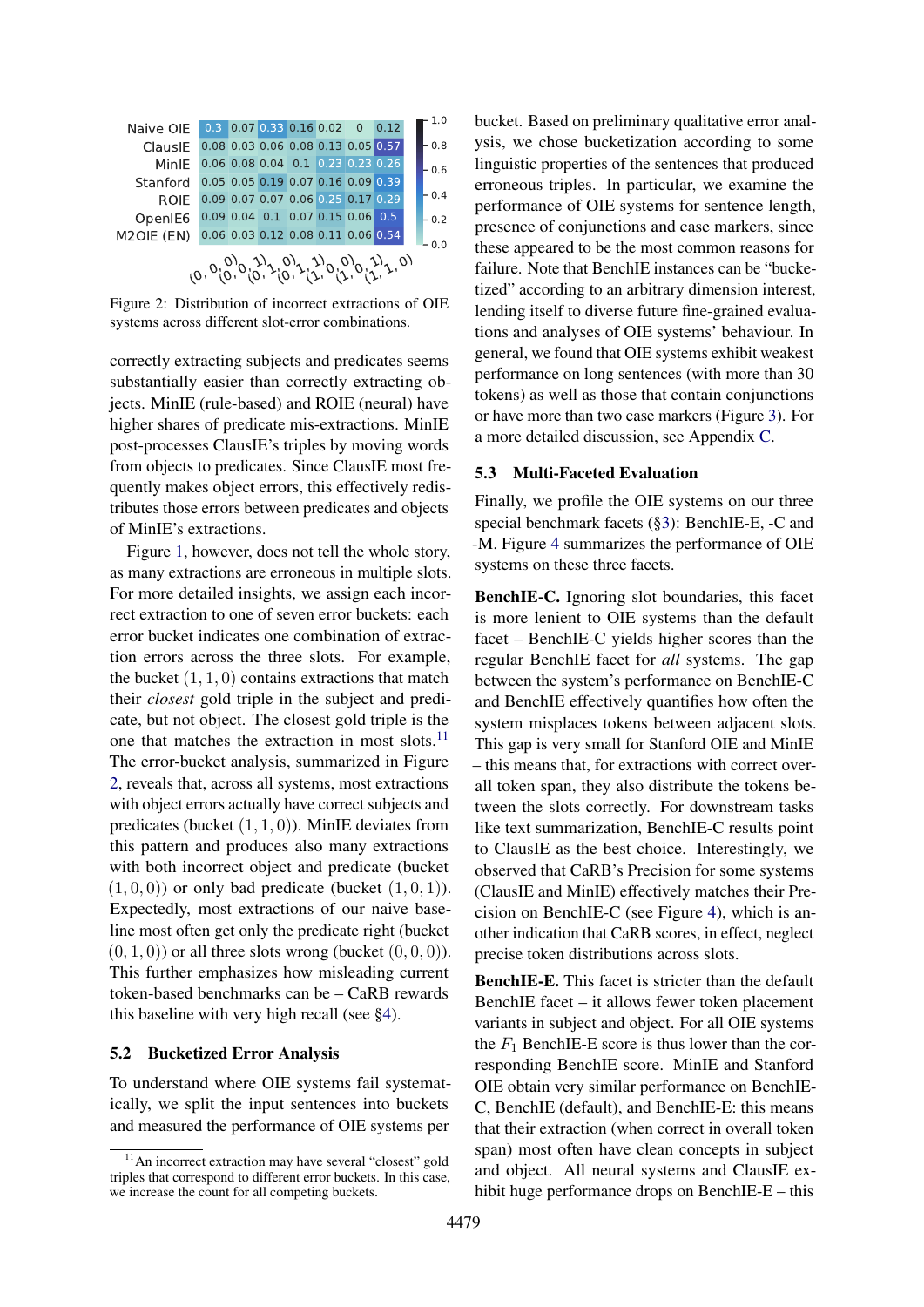<span id="page-8-0"></span>

|             | (a) Sentence length | (b) Number of conjuncts |             |                   |      | (c) Number of case markers |      |  |                |   |   |                          |                            |        |
|-------------|---------------------|-------------------------|-------------|-------------------|------|----------------------------|------|--|----------------|---|---|--------------------------|----------------------------|--------|
| Naive OIE   | 0.07                | 0.01                    | 0.01        | 0.03              | 0.07 | $\bf{0}$                   | 0.03 |  |                |   |   |                          | 0.05 0.04 0.02 0.01 0.03   | 1.0    |
| ClausIE     | 0.43                | 0.37                    |             | $0.24 \quad 0.34$ | 0.37 | 0.32                       | 0.34 |  |                |   |   | 0.54 0.37 0.31 0.24 0.34 |                            | $-0.8$ |
| MinIE       | 0.47                | 0.36                    | 0.21        | 0.34              | 0.38 | 0.31                       | 0.34 |  |                |   |   | 0.42 0.39 0.29 0.3 0.34  |                            | $-0.6$ |
| Stanford    | 0.16                | $0.12$ $0.12$           |             | 0.13              | 0.13 | 0.13                       | 0.13 |  |                |   |   |                          | 0.19 0.17 0.12 0.11 0.13   |        |
| <b>ROIE</b> | 0.18                | $0.13 \quad 0.09$       |             | 0.13              | 0.19 | 0.09                       | 0.13 |  |                |   |   |                          | $0.22$ 0.14 0.11 0.09 0.13 | $-0.4$ |
| OpenIE6     | 0.33                | 0.26                    | 0.2         | 0.25              | 0.29 | 0.23                       | 0.25 |  |                |   |   |                          | 0.37 0.33 0.22 0.18 0.25   | $-0.2$ |
| M2OIE (EN)  | 0.31                | 0.23                    | $0.16$ 0.23 |                   | 0.34 | 0.16                       | 0.23 |  |                |   |   |                          | 0.32 0.23 0.23 0.18 0.23   |        |
|             |                     | $\leq$ = 20 21 - 30     | >30         | all               | 0    | $>=1$                      | all  |  | $\leq$ $=$ $1$ | 2 | 3 | $>= 4$                   | all                        | $-0.0$ |

Figure 3: Bucketized experiments: F1 score according to different bucketizations of the input sentences: sentence length (a); number of conjunctions (b); number of case markers (c).

<span id="page-8-1"></span>

Figure 4: Multi-faceted evaluation of OIE systems.

means that their subject and object concept extractions are not clean, which makes these systems less suitable for tasks like KG population and entity linking. Out of the systems we evaluate, MinIE is the best fit for such downstream tasks.

BenchIE-M. This facet yields the lowest performance for all systems, as it punishes extractions with any unnecessary tokens. Expectedly, MinIE – a system tailored to produce minimal extractions – yields the best performance on this facet. But even MinIE "loses" half of its performance when minimality is enforced (BenchIE vs. BenchIE-M). This calls for more work on minimizing OIE extractions. Stanford OIE outperforms all systems except MinIE, which renders it a good pick when extraction minimality is beneficial for a downstream task.

Neural vs. Rule-Based Systems. Neural systems underperform their rule-based counterparts on most facets. This gap is most pronounced on BenchIE-E, whereas it is much smaller on BenchIE-C: these observations strongly indicate that neural systems struggle the most with correct distribution of tokens across the (adjacent) extraction slots. They also do not attempt to remove the optional (i.e., unnecessary) tokens, as indicated by extremely low performance on BenchIE-M. On CaRB, however, these same neural systems yield the best performance. Being trained and validated on datasets

with extractions similar to CaRB's, neural extractors seem to overfit to CaRB evaluation. Our factbased multi-faceted evaluation, however, reveals that their extractions are far less likely to be useful down the stream.

## 6 Conclusion

We introduced BenchIE: a benchmark for more reliable fact-level evaluation of OIE systems for English, Chinese and German. Unlike existing benchmarks, BenchIE takes into account fact-level equivalence of extractions: it consists of *fact synsets* that contain *all* acceptable surface forms of the same fact. Further, EN BenchIE is multi-faceted – it allows to evaluate OIE extractions w.r.t. several aspects relevant in common downstream tasks. Our experiments show that current benchmarks, with incomplete gold standard and approximate tokenlevel matching, drastically overestimate fact extraction abilities of OIE systems. Currently, the limits of BenchIE are its relatively small size (300 sentences v.s. CaRB's 1,200) and its time-consuming annotation process. A promising research direction is the investigation of trade-off between the manual effort and completeness of different OIE annotation strategies. In this scenario, BenchIE is an ideal point of reference: it can precisely quantify the completeness of some larger (non-exhaustive) OIE dataset created with limited or no manual effort.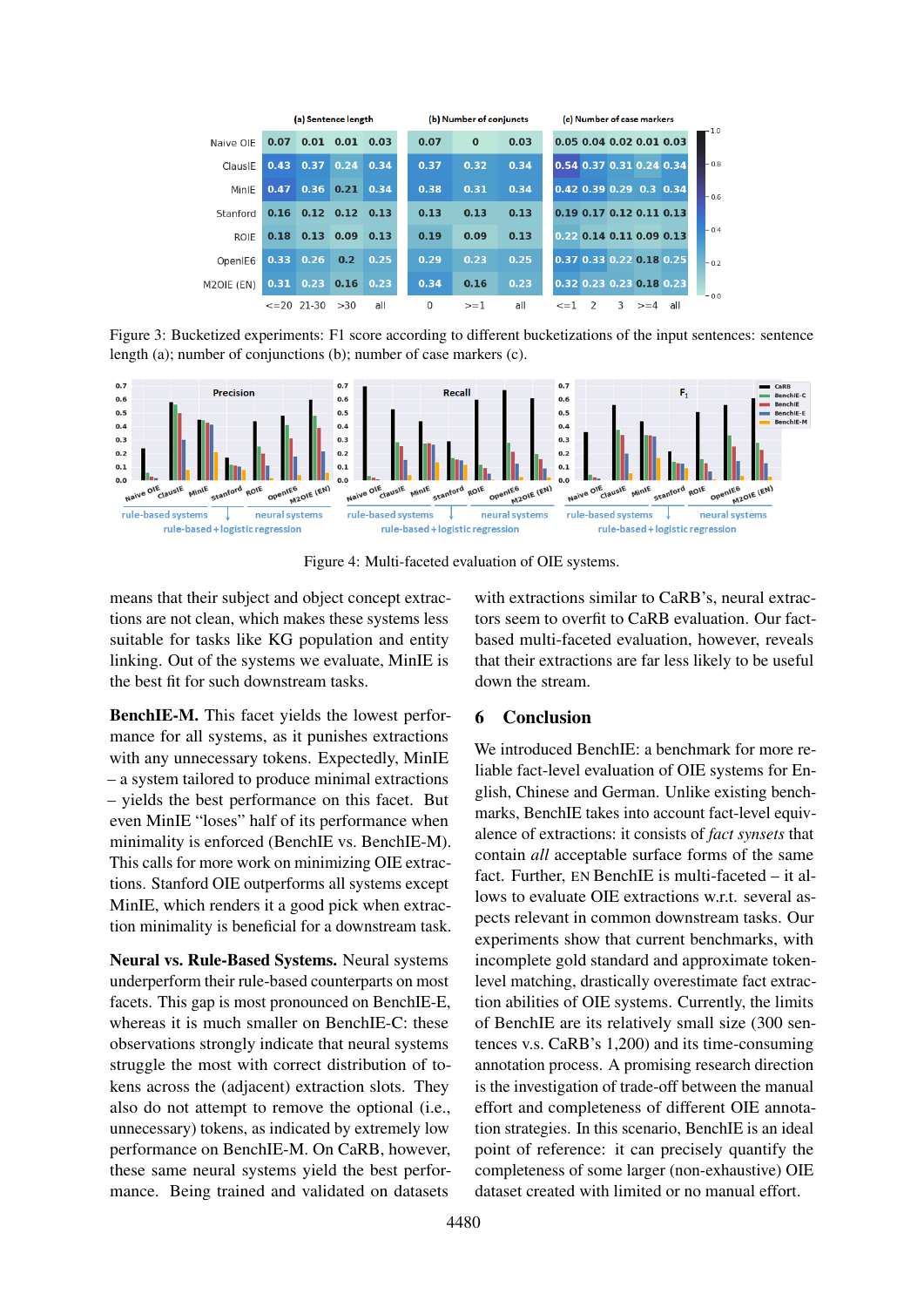# References

- <span id="page-9-7"></span>Alan Akbik and Alexander Löser. 2012. [KrakeN: N](https://aclanthology.org/W12-3010/)[ary Facts in Open Information Extraction.](https://aclanthology.org/W12-3010/) In *Proceedings of the Joint Workshop on Automatic Knowledge Base Construction and Web-scale Knowledge Extraction (AKBC-WEKEX@NAACL-HLT)*, pages 52–56.
- <span id="page-9-16"></span>Christoph Alt, Aleksandra Gabryszak, and Leonhard Hennig. 2020. [Probing Linguistic Features of](https://aclanthology.org/2020.acl-main.140/) [Sentence-level Representations in Relation Extrac](https://aclanthology.org/2020.acl-main.140/)[tion.](https://aclanthology.org/2020.acl-main.140/) In *Proceedings of the Annual Meeting of the Association for Computational Linguistics (ACL)*, pages 1534–1545.
- <span id="page-9-13"></span>Gabor Angeli, Melvin Jose Johnson Premkumar, and Christopher D. Manning. 2015. [Leveraging Linguis](https://aclanthology.org/P15-1034/)[tic Structure For Open Domain Information Extrac](https://aclanthology.org/P15-1034/)[tion.](https://aclanthology.org/P15-1034/) In *Proceedings of the Annual Meeting of the Association for Computational Linguistics (ACL)*, pages 344–354.
- <span id="page-9-17"></span>Ravneet Arora, Chen-Tse Tsai, and Daniel Preoțiuc-Pietro. 2021. [Identifying Named Entities as they](https://aclanthology.org/2021.eacl-main.84/) [are Typed.](https://aclanthology.org/2021.eacl-main.84/) In *Proceedings of the Conference of the European Chapter of the Association for Computational Linguistics (EACL)*, pages 976–988.
- <span id="page-9-0"></span>Michele Banko, Michael J Cafarella, Stephen Soderland, Matthew Broadhead, and Oren Etzioni. 2007. [Open Information Extraction from the Web.](https://www.aaai.org/Papers/IJCAI/2007/IJCAI07-429.pdf) In *Proceedings of the International Joint Conferences on Artificial Intelligence (IJCAI)*, pages 2670–2676.
- <span id="page-9-3"></span>Sangnie Bhardwaj, Samarth Aggarwal, and Mausam Mausam. 2019. [CaRB: A Crowdsourced Bench](https://aclanthology.org/D19-1651/)[mark for Open IE.](https://aclanthology.org/D19-1651/) In *Proceedings of the Conference on Empirical Methods in Natural Language Processing and the International Joint Conference on Natural Language Processing (EMNLP-IJCNLP)*, pages 6263–6268.
- <span id="page-9-8"></span>Nikita Bhutani, H V Jagadish, and Dragomir Radev. 2016. [Nested Propositions in Open Information](https://aclanthology.org/D16-1006/) [Extraction.](https://aclanthology.org/D16-1006/) In *Proceedings of the Conference on Empirical Methods in Natural Language Processing (EMNLP)*, pages 55–64.
- <span id="page-9-2"></span>Samuel Broscheit, Kiril Gashteovski, Yanjie Wang, and Rainer Gemulla. 2020. [Can We Predict New](https://aclanthology.org/2020.acl-main.209/) [Facts with Open Knowledge Graph Embeddings? A](https://aclanthology.org/2020.acl-main.209/) [Benchmark for Open Link Prediction.](https://aclanthology.org/2020.acl-main.209/) In *Proceedings of the Annual Meeting on Association for Computational Linguistics (ACL)*, pages 2296–2308.
- <span id="page-9-12"></span>Luciano Del Corro and Rainer Gemulla. 2013. [ClausIE: Clause-Based Open Information Extrac](https://dl.acm.org/doi/10.1145/2488388.2488420)[tion.](https://dl.acm.org/doi/10.1145/2488388.2488420) In *Proceedings of the International World Wide Web Conferences (WWW)*, pages 355–366.
- <span id="page-9-15"></span>Jacob Devlin, Ming-Wei Chang, Kenton Lee, and Kristina Toutanova. 2019. [BERT: Pre-training of](https://aclanthology.org/N19-1423/) [Deep Bidirectional Transformers for Language Un](https://aclanthology.org/N19-1423/)[derstanding.](https://aclanthology.org/N19-1423/) In *Proceedings of the Conference of the North American Chapter of the Association for*

*Computational Linguistics: Human Language Technologies (NAACL-HLT)*, pages 4171–4186.

- <span id="page-9-19"></span>Kuicai Dong, Yilin Zhao, Aixin Sun, Jung-Jae Kim, and Xiaoli Li. 2021. [DocOIE: A Document-Level](https://aclanthology.org/2021.findings-acl.210/) [Context-Aware Dataset for OpenIE.](https://aclanthology.org/2021.findings-acl.210/) In *Proceedings of the Annual Meeting of the Association for Computational Linguistics (ACL)*, pages 2377—-2389.
- <span id="page-9-10"></span>Kawin Ethayarajh and Dan Jurafsky. 2020. [Utility is](https://aclanthology.org/2020.emnlp-main.393/) [in the Eye of the User: A Critique of NLP Leader](https://aclanthology.org/2020.emnlp-main.393/)[boards.](https://aclanthology.org/2020.emnlp-main.393/) In *Proceedings of the Conference on Empirical Methods in Natural Language Processing (EMNLP)*, pages 4846–4853.
- <span id="page-9-11"></span>Anthony Fader, Stephen Soderland, and Oren Etzioni. 2011. [Identifying Relations for Open Information](https://aclanthology.org/D11-1142/) [Extraction.](https://aclanthology.org/D11-1142/) In *Proceedings of the International Conference on Empirical Methods in Natural Language Processing (EMNLP)*, pages 1535–1545.
- <span id="page-9-9"></span>Niklas Friedrich, Kiril Gashteovski, Mingying Yu, Bhushan Kotnis, Carolin Lawrence, and Goran Glavaš. 2022. AnnIE: An Annotation Platform for Constructing Complete Open Information Extraction Benchmark. In *Proceedings of the Annual Meeting on Association for Computational Linguistics (ACL): System Demonstrations*.
- <span id="page-9-14"></span>Kiril Gashteovski. 2020. [Compact Open Information](https://madoc.bib.uni-mannheim.de/59813/1/thesis-kiril-gashteovski-final.pdf) [Extraction: Methods, Corpora, Analysis.](https://madoc.bib.uni-mannheim.de/59813/1/thesis-kiril-gashteovski-final.pdf) *PhD thesis*.
- <span id="page-9-5"></span>Kiril Gashteovski, Rainer Gemulla, and Luciano Del Corro. 2017. [MinIE: Minimizing Facts in Open](https://aclanthology.org/D17-1278/) [Information Extraction.](https://aclanthology.org/D17-1278/) In *Proceedings of the Conference on Empirical Methods in Natural Language Processing (EMNLP)*, pages 2630–2640.
- <span id="page-9-1"></span>Kiril Gashteovski, Rainer Gemulla, Bhushan Kotnis, Sven Hertling, and Christian Meilicke. 2020. [On](https://aclanthology.org/2020.eval4nlp-1.14/) [Aligning Openie Extractions with Knowledge Bases:](https://aclanthology.org/2020.eval4nlp-1.14/) [A Case Study.](https://aclanthology.org/2020.eval4nlp-1.14/) In *Proceedings of the Workshop on Evaluation and Comparison of NLP Systems (Eval4NLP@EMNLP)*, pages 143–154.
- <span id="page-9-6"></span>Kiril Gashteovski, Sebastian Wanner, Sven Hertling, Samuel Broscheit, and Rainer Gemulla. 2019. [OPIEC: An Open Information Extraction Corpus.](https://arxiv.org/abs/1904.12324) In *Proceedings of the Conference on Automated Knowledge Base Construction (AKBC)*.
- <span id="page-9-18"></span>Luheng He, Mike Lewis, and Luke Zettlemoyer. 2015. [Question-Answer Driven Semantic Role Labeling:](https://aclanthology.org/D15-1076/) [Using Natural Language to Annotate Natural Lan](https://aclanthology.org/D15-1076/)[guage.](https://aclanthology.org/D15-1076/) In *Proceedings of the Conference on Empirical Methods in Natural Language Processing (EMNLP)*, pages 643–653.
- <span id="page-9-4"></span>Patrick Hohenecker, Frank Mtumbuka, Vid Kocijan, and Thomas Lukasiewicz. 2020. [Systematic Com](https://aclanthology.org/2020.emnlp-main.690/)[parison of Neural Architectures and Training Ap](https://aclanthology.org/2020.emnlp-main.690/)[proaches for Open Information Extraction.](https://aclanthology.org/2020.emnlp-main.690/) In *Proceedings of the Conference on Empirical Methods in Natural Language Processing (EMNLP)*, pages 8554–8565.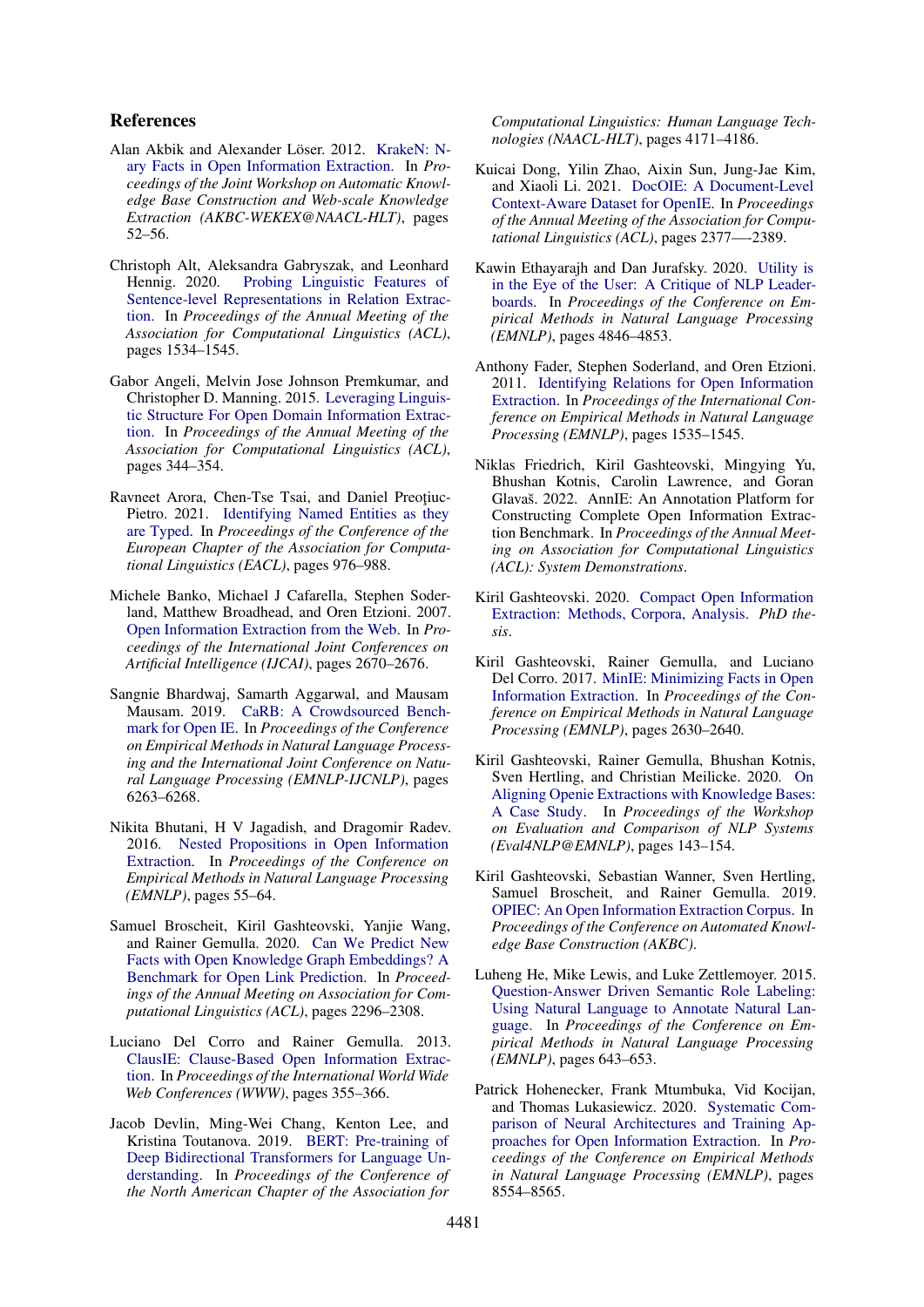- <span id="page-10-17"></span>Matthew Honnibal and Ines Montani. 2017. spacy 2: Natural language understanding with bloom embeddings, convolutional neural networks and incremental parsing.
- <span id="page-10-13"></span>Tianwen Jiang, Tong Zhao, Bing Qin, Ting Liu, Nitesh V Chawla, and Meng Jiang. 2019. [The](https://dl.acm.org/doi/10.1145/3292500.3330942) [Role of "Condition": A Novel Scientific Knowl](https://dl.acm.org/doi/10.1145/3292500.3330942)[edge Graph Representation and Construction Model.](https://dl.acm.org/doi/10.1145/3292500.3330942) In *Proceedings of the ACM SIGKDD International Conference on Knowledge Discovery & Data Mining (KDD)*, pages 1634–1642.
- <span id="page-10-16"></span>Keshav Kolluru, Vaibhav Adlakha, Samarth Aggarwal, Soumen Chakrabarti, et al. 2020. [OpenIE6: Iterative](https://aclanthology.org/2020.emnlp-main.306/) [Grid Labeling and Coordination Analysis for Open](https://aclanthology.org/2020.emnlp-main.306/) [Information Extraction.](https://aclanthology.org/2020.emnlp-main.306/) In *Proceedings of the Conference on Empirical Methods in Natural Language Processing (EMNLP)*, pages 3748–3761.
- <span id="page-10-8"></span>Bhushan Kotnis, Kiril Gashteovski, Daniel Oñoro Rubio, Ammar Shaker, Vanesa Rodriguez-Tembras, Makoto Takamoto, Mathias Niepert, and Carolin Lawrence. 2022. MILLIE: Modular & Iterative Multilingual Open Information Extraction. In *Proceedings of the Annual Meeting on Association for Computational Linguistics (ACL)*.
- <span id="page-10-18"></span>Anne Lauscher, Vinit Ravishankar, Ivan Vulic, and ´ Goran Glavaš. 2020. [From Zero to Hero: On the](https://aclanthology.org/2020.emnlp-main.363/) [Limitations of Zero-Shot Language Transfer with](https://aclanthology.org/2020.emnlp-main.363/) [Multilingual Transformers.](https://aclanthology.org/2020.emnlp-main.363/) In *Proceedings of the Conference on Empirical Methods in Natural Language Processing (EMNLP)*, pages 4483–4499.
- <span id="page-10-7"></span>Anne Lauscher, Yide Song, and Kiril Gashteovski. 2019. [MinScIE: Citation-centered Open Informa](https://ieeexplore.ieee.org/abstract/document/8791192)[tion Extraction.](https://ieeexplore.ieee.org/abstract/document/8791192) In *2019 ACM/IEEE Joint Conference on Digital Libraries (JCDL)*, pages 386–387. IEEE.
- <span id="page-10-2"></span>William Lechelle, Fabrizio Gotti, and Phillippe Langlais. 2019. [WiRe57: A Fine-Grained Bench](https://aclanthology.org/W19-4002/)[mark for Open Information Extraction.](https://aclanthology.org/W19-4002/) In *Proceedings of the Linguistic Annotation Workshop (LAW@ACL)*, pages 6–15.
- <span id="page-10-14"></span>Xueling Lin, Lei Chen, and Chaorui Zhang. 2021. [TENET: Joint Entity and Relation Linking with Co](https://dl.acm.org/doi/abs/10.1145/3448016.3457280)[herence Relaxation.](https://dl.acm.org/doi/abs/10.1145/3448016.3457280) In *Proceedings of the International Conference on Management of Data (SIG-MOD)*, pages 1142–1155.
- <span id="page-10-4"></span>Xueling Lin, Haoyang Li, Hao Xin, Zijian Li, and Lei Chen. 2020. [KBPearl: A Knowledge Base Popu](http://www.vldb.org/pvldb/vol13/p1035-lin.pdf)[lation System Supported by Joint Entity and Rela](http://www.vldb.org/pvldb/vol13/p1035-lin.pdf)[tion Linking.](http://www.vldb.org/pvldb/vol13/p1035-lin.pdf) In *Proceedings of the Very Large Data Base Endowment (PVLDB)*, pages 1035–1049.
- <span id="page-10-11"></span>Pengfei Liu, Jinlan Fu, Yang Xiao, Weizhe Yuan, Shuaicheng Chang, Junqi Dai, Yixin Liu, Zihuiwen Ye, and Graham Neubig. 2021. [ExplainaBoard: An](https://aclanthology.org/2021.acl-demo.34/) [Explainable Leaderboard for NLP.](https://aclanthology.org/2021.acl-demo.34/) In *Proceedings of the Annual Meeting on Association for Computational Linguistics (ACL): System Demonstrations*, pages 280—-289.
- <span id="page-10-0"></span>Mausam. 2016. [Open Information Extraction Systems](https://www.ijcai.org/Proceedings/16/Papers/604.pdf) [and Downstream Applications.](https://www.ijcai.org/Proceedings/16/Papers/604.pdf) In *Proceedings of the International Joint Conference on Artificial Intelligence (IJCAI)*, pages 4074–4077.
- <span id="page-10-20"></span>Mausam, Michael Schmitz, Robert Bart, Stephen Soderland, and Oren Etzioni. 2012. [Open Lan](https://aclanthology.org/D12-1048/)[guage Learning for Information Extraction.](https://aclanthology.org/D12-1048/) In *Proceedings of the Joint Conference on Empirical Methods in Natural Language Processing and Computational Natural Language Learning (EMNLP-CoNLL)*, pages 523–534.
- <span id="page-10-10"></span>Avanika Narayan, Piero Molino, Karan Goel, Willie Neiswanger, and Christopher Re. 2021. [Personal](https://openreview.net/pdf?id=hwjnu6qW7E4)[ized Benchmarking with the Ludwig Benchmarking](https://openreview.net/pdf?id=hwjnu6qW7E4) [Toolkit.](https://openreview.net/pdf?id=hwjnu6qW7E4) In *Conference on Neural Information Processing Systems (NeurIPS)*.
- <span id="page-10-3"></span>Marco Ponza, Luciano Del Corro, and Gerhard Weikum. 2018. [Facts that Matter.](https://aclanthology.org/D18-1129/) In *Proceedings of the Conference on Empirical Methods in Natural Language Processing (EMNLP)*, pages 1043–1048.
- <span id="page-10-5"></span>Youngbin Ro, Yukyung Lee, and Pilsung Kang. 2020. [Multiˆ2OIE: Multilingual open information extrac](https://aclanthology.org/2020.findings-emnlp.99/)[tion based on multi-head attention with BERT.](https://aclanthology.org/2020.findings-emnlp.99/) In *Findings of the Association for Computational Linguistics: EMNLP 2020*, pages 1107–1117, Online. Association for Computational Linguistics.
- <span id="page-10-19"></span>Rudolf Schneider, Tom Oberhauser, Tobias Klatt, Felix A. Gers, and Alexander Löser. 2017. [Analysing](https://www.aclweb.org/anthology/W17-5402) [Errors of Open Information Extraction Systems.](https://www.aclweb.org/anthology/W17-5402) In *Proceedings of the First Workshop on Building Linguistically Generalizable NLP Systems@EMNLP*, pages 11–18.
- <span id="page-10-9"></span>Sanja Štajner and Goran Glavaš. 2017. [Leveraging](https://www.sciencedirect.com/science/article/abs/pii/S0957417417302385) [Event-based Semantics for Automated Text Simpli](https://www.sciencedirect.com/science/article/abs/pii/S0957417417302385)[fication.](https://www.sciencedirect.com/science/article/abs/pii/S0957417417302385) *Expert systems with applications*, 82:383– 395.
- <span id="page-10-1"></span>Gabriel Stanovsky and Ido Dagan. 2016. [Creating a](https://aclanthology.org/D16-1252/) [Large Benchmark for Open Information Extraction.](https://aclanthology.org/D16-1252/) In *Proceedings of the International Conference on Empirical Methods in Natural Language Processing (EMNLP)*, pages 2300–2305.
- <span id="page-10-6"></span>Gabriel Stanovsky, Julian Michael, Luke Zettlemoyer, and Ido Dagan. 2018. [Supervised Open Information](https://aclanthology.org/N18-1081/) [Extraction.](https://aclanthology.org/N18-1081/) In *Proceedings of the Conference of the North American Chapter of the Association for Computational Linguistics: Human Language Technologies (NAACL-HLT)*, pages 885–895.
- <span id="page-10-12"></span>Dirk Väth, Pascal Tilli, and Ngoc Thang Vu. 2021. [Beyond Accuracy: A Consolidated Tool for Visual](https://arxiv.org/pdf/2110.05159.pdf) [Question Answering Benchmarking.](https://arxiv.org/pdf/2110.05159.pdf) *arXiv preprint arXiv:2110.05159*.
- <span id="page-10-15"></span>Gerhard Weikum, Luna Dong, Simon Razniewski, and Fabian Suchanek. 2020. [Machine Knowledge: Cre](https://arxiv.org/pdf/2009.11564.pdf)[ation and Curation of Comprehensive Knowledge](https://arxiv.org/pdf/2009.11564.pdf) [Bases.](https://arxiv.org/pdf/2009.11564.pdf) *arXiv preprint arXiv:2009.11564*.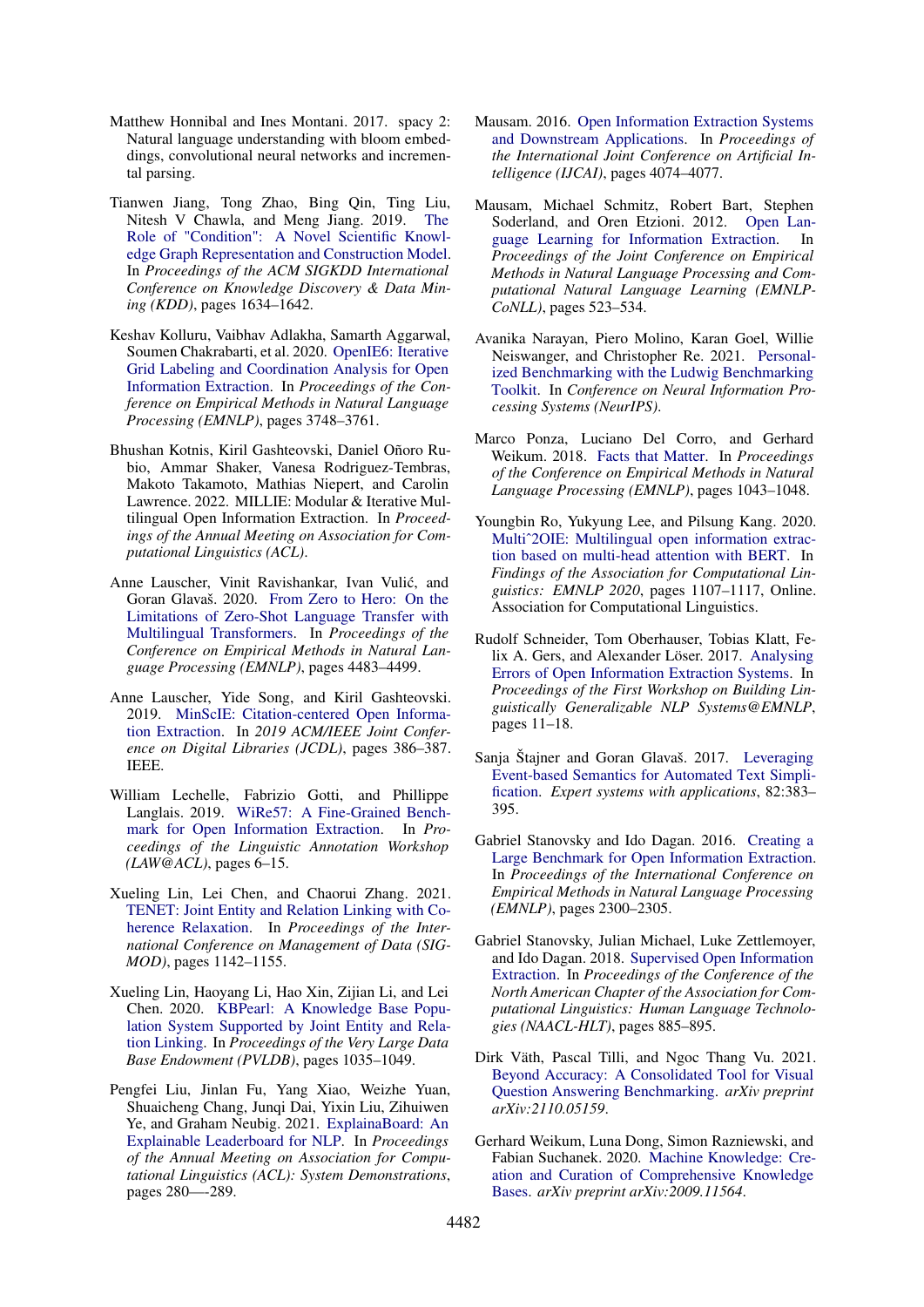- <span id="page-11-4"></span>Travis Wolfe, Mark Dredze, and Benjamin Van Durme. 2017. [Pocket Knowledge Base Population.](https://aclanthology.org/P17-2048/) In *Proceedings of the Annual Meeting of the Association for Computational Linguistics (ACL)*, pages 305– 310.
- <span id="page-11-3"></span>Yang Xiao, Jinlan Fu, Weizhe Yuan, Vijay Viswanathan, Zhoumianze Liu, Yixin Liu, Graham Neubig, and Pengfei Liu. 2022. [DataLab: A](https://arxiv.org/pdf/2202.12875.pdf) [Platform for Data Analysis and Intervention.](https://arxiv.org/pdf/2202.12875.pdf) *arXiv preprint arXiv:2202.12875*.
- <span id="page-11-2"></span>Mohamed Yahya, Steven Whang, Rahul Gupta, and Alon Halevy. 2014. [ReNoun: Fact Extraction for](https://aclanthology.org/D14-1038/) [Nominal Attributes.](https://aclanthology.org/D14-1038/) In *Proceedings of the Conference on Empirical Methods in Natural Language Processing (EMNLP)*, pages 325–335.
- <span id="page-11-0"></span>Zhao Yan, Duyu Tang, Nan Duan, Shujie Liu, Wendi Wang, Daxin Jiang, Ming Zhou, and Zhoujun Li. 2018. [Assertion-based QA with Question-Aware](https://www.aaai.org/ocs/index.php/AAAI/AAAI18/paper/download/16705/16170) [Open Information Extraction.](https://www.aaai.org/ocs/index.php/AAAI/AAAI18/paper/download/16705/16170) In *Proceedings of the Conference of the American Association for Artificial Intelligence (AAAI)*, pages 6021–6028.
- <span id="page-11-1"></span>Junlang Zhan and Hai Zhao. 2020. [Span Model for](https://arxiv.org/abs/1901.10879) [Open Information Extraction on Accurate Corpus.](https://arxiv.org/abs/1901.10879) In *Proceedings of the AAAI Conference on Artificial Intelligence (AAAI)*, pages 9523–9530.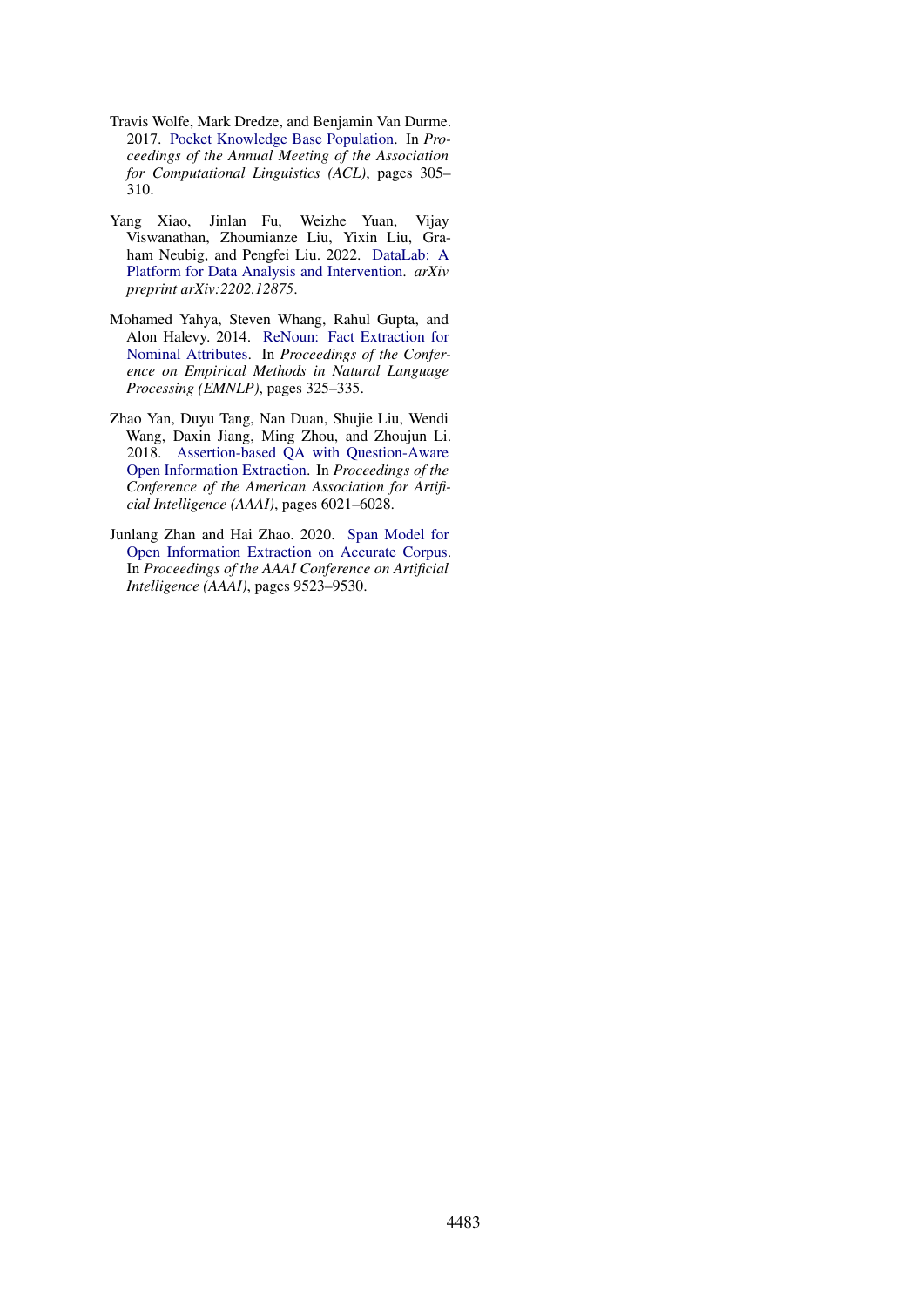### A Appendix: Annotation Guidelines

### <span id="page-12-0"></span>A.1 Annotation Guidelines for English

# A.1.1 General Principle

The annotator should manually extract verbmediated triples from a natural language sentence. Each triple should represent two entities or concepts, and the verb-mediated relation between them. For example, from the input sentence *"Michael Jordan, who is a former basketball player, was born in Brooklyn."*, there are three entities and concepts— *Michael Jordan, former basketball player* and *Brooklyn*—which are related as follows: *("Michael Jordan"; "is"; "former basketball player")* and *("Michael Jordan"; "was born in"; "Brooklyn")*.

Once the triple is manually extracted, it should be placed into the correct fact synset (see Section [A.1.2\)](#page-12-2).

#### <span id="page-12-2"></span>A.1.2 Fact Synsets

Once a triple is manually extracted, the annotator should place the triple into its corresponding fact synset (for more details about the concept of fact synsets, refer to Section [2\)](#page-1-1). In case there is no existing fact synset for the manually extracted triple, the annotator should create one and place the triple in that synset.

Coreference. The annotator should place extractions that refer to the same entity or concept under the same fact synset. Consider the following input sentence: *"His son , John Crozie, was an aviation pioneer.*"; the following triples should be placed in the same fact synset:

- *("His son"; "was"; "[an]*[12](#page-12-3) *aviation pioneer")*
- *("J. Crozie"; "was"; "[an] aviation pioneer")*

because *"His son"* and *"John Crozie"* refer to the same entity.

Token placements within the slots. The annotator should consider placing certain tokens in different slots, without damaging the meaning of the fact. Consider the input sentence *"Michael Jordan was born in Brooklyn."*. There is one fact synset  $(f_1)$  and its corresponding triples  $(t_1, t_2 \text{ and } t_3)$ :

 $f_1$   $t_1$  : *("M. J."; "was born in"; "Brooklyn")* t<sup>2</sup> : *("M. J."; "was born"; "in Brooklyn")* t<sup>3</sup> : *("M. J."; "was"; "born in Brooklyn")* In  $t_1$ , the preposition *"in"* is in the relation, while in  $t_2$  it is in the object. Likewise, the annotator should allow for some flexibility w.r.t. the verbs. While the verbs and prepositions naturally belong to the relation, some OIE systems were designed with different goal in mind; e.g., to detect head verbs as relations for detecting clauses within the extractions [\(Del Corro and Gemulla,](#page-9-12) [2013\)](#page-9-12) or to fit SRL frames for predicates [\(Stanovsky et al.,](#page-10-6) [2018\)](#page-10-6). We do not want to penalize the OIE systems for such design choices.

For BenchIE- $E^{13}$  $E^{13}$  $E^{13}$ , however, this flexibility of token placements is not allowed. In particular, for  $f_1$ the annotator is allowed to only extract  $t_1$ , while  $t_2$  and  $t_3$  should not be listed. Note that this is the only difference in the annotation guidelines between BenchIE-E and the standard BenchIE facet.

Passive voice. When possible, if an extraction is in passive voice, the annotator should place its active voice equivalent into the appropriate fact synset. For instance, consider the sentence *"The ball was kicked by John."*; then, the fact synset should contain the following triples:

- *("[The] ball"; "was kicked by"; "John")*
- *("John"; "kicked"; "[The] ball")*

Note that the opposite direction is not allowed. If the sentence was *"John kicked the ball."*, then the annotator is not allowed to manually extract the triple *("[The] ball"; "was kicked by"; "John")* because such extraction contains words that are not originally found in the input sentence (*"was"* and *"by"*). These are so-called implicit extractions and we do not consider them (for details, see Section [A.1.8](#page-13-0) of the appendix).

#### <span id="page-12-1"></span>A.1.3 Optional Tokens

If possible, the annotator should label as *optional* all tokens that can be omitted in an extraction without damaging its semantics. Such tokens include determiners (e.g., *a, the, an*), honorifics (e.g., *[Prof.] Michael Jordan*) or certain quantities (e.g., *[some] major projects*. The optional tokens are marked with square brackets [ ]. In what follows, we show examples of considered optional token(s).

Determiners. Unless a determiner is a part of a named entity (e.g., *"The Times"*), it is considered as optional. For instance, the following triples are considered to be semantically equivalent:

<span id="page-12-3"></span> $12$  words in square brackets indicate optional tokens (see Section [A.1.3\)](#page-12-1)

<span id="page-12-4"></span><sup>&</sup>lt;sup>13</sup>For details on BenchIE-E, see Section [3.1.](#page-4-4)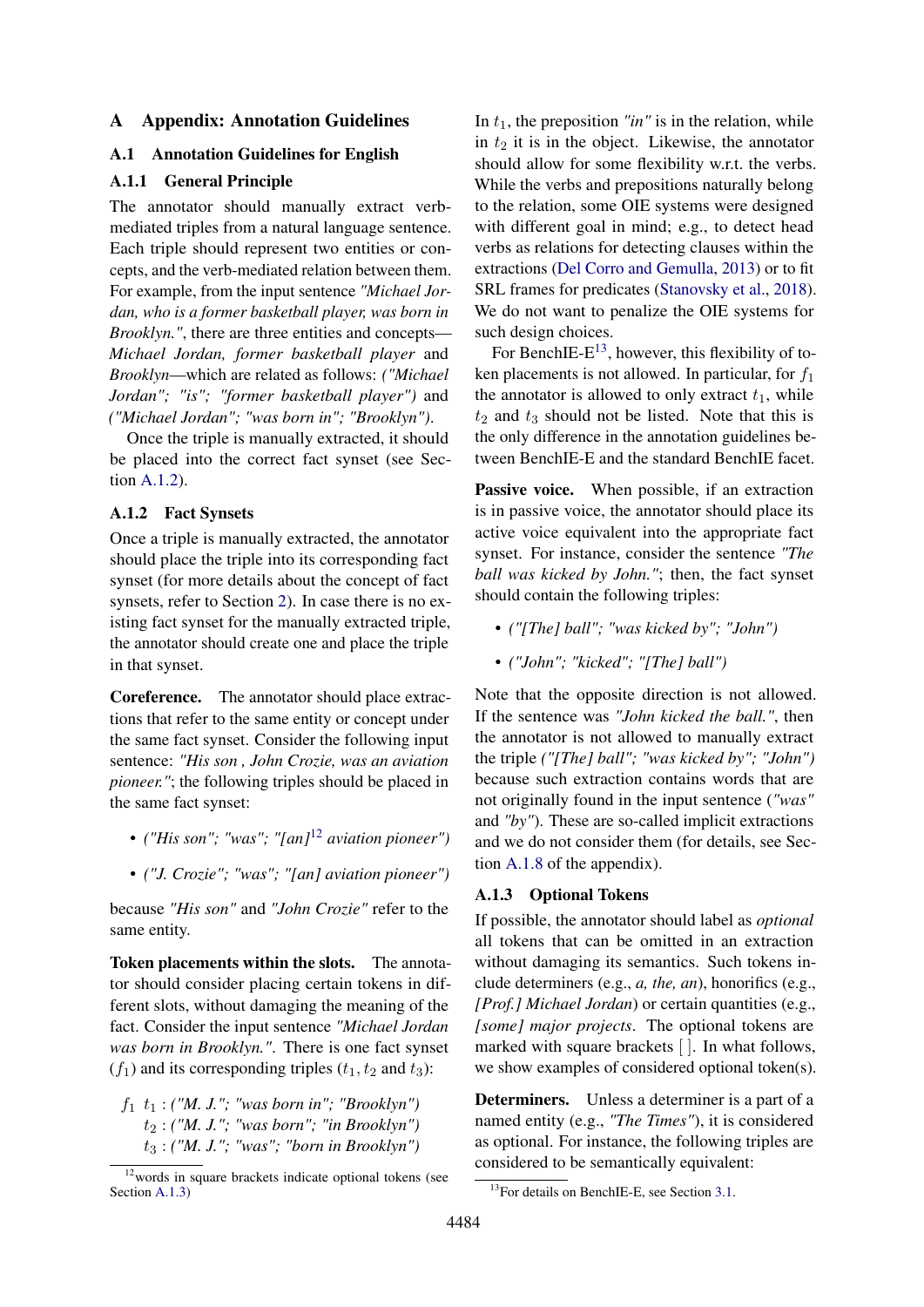- *("Michael Jordan"; "took"; "the ball")*
- *("Michael Jordan"; "took"; "ball")*

The annotator, therefore, should annotate *("Michael Jordan"; "took"; "[the] ball")*, where the optional token is in square brackets.

Titles. Titles of people are considered optional; e.g., *("[Prof.] Michael Jordan"; "lives in"; "USA")*.

Adjectives. The annotator should label adjectives as optional if possible. For example, in the following triple, the adjective *"smart"* can be considered optional: *("Albert Einstein"; "was"; "[a] [smart] scientist")*. Note that the annotator should be careful not to label adjectives as optional if they are essential to the meaning of the triple. For instance, the adjective *"cold"* should not be labeled as optional in the triple *("Berlin Wall"; "is [infamous] symbol of"; "[the] cold war")*.

Quantities. Certain quantities that modify a noun phrase can be considered as optional; e.g., *("Mitsubishi"; "has control of"; "[some] major projects")*.

Words indicating some tenses. The annotator can treat certain verbs that indicate tense as optional. For instance, the word *"has"* in *("FDA"; "[has] approved"; "Proleukin")* can be considered as optional, since both VPs *"have approved"* and *"approved"* contain the same core meaning.

Verb phrases. It is allowed for the annotator to mark verb phrases as optional if possible; e.g. *("John"; "[continues to] reside in"; "Berlin")*.

# A.1.4 Attribution Clauses

Extractions that indicate attribution of another core piece of information should be placed in separate fact synset, because they indicate a separate piece of information with separate predicate. For example, the core information of the sentence *"Conspiracy theorists say that Barack Obama was born in Kenya."* is that Barack Obama was born in Kenya. As indicated by [Mausam et al.](#page-10-20) [\(2012\)](#page-10-20), it is important for OIE systems to extract the context about the attribution of such information. Therefore, the annotator should extract the core information the triple *("Barack Obama"; "[was] born in"; "Kenya")*—in one fact synset, and the triples indicating attribution—*("Conspiracy theorists"; "say that"; "Barack Obama was born in Kenya")*—in another.

# A.1.5 Incomplete Clauses

The annotator should not extract incomplete clauses, i.e., triples that lack crucial piece of information. Suppose there is the input sentence *"He was honored by the river being named after him".* The following triple should not be manually extracted: *("He"; "was honored by"; "[the] river")*, but the following triples should be: *("He"; "was honored by [the] river being named after"; "him")* and *("[the] river"; "being named after"; "him")*.

# A.1.6 Overly Complex Extractions

The annotators should not manually extract overly specific triples, such that their arguments are complex clauses. For instance, for the input sentence *"Vaccinations against other viral diseases followed, including the successful rabies vaccination by Louis Pasteur in 1886."*, the following triple should not be extracted: *("Vaccinations against other viral diseases"; "followed"; "including the successful rabies vaccination by Louis Pasteur in 1886")* because the object is a complex clause which does not describe a single concept precisely, but rather it is composed of several concepts.

# A.1.7 Conjunctions

The annotator should not allow for conjunctive phrases to form an argument (i.e., subject or object). Such arguments should be placed into separate extractions (and in separate fact synsets). Consider the sentence *"Michael Jordan and Scottie Pippen played for Chicago Bulls.".* The annotator should manually extract the following triples:

- *("M. Jordan"; "played for"; "Chicago Bulls")*
- *("S. Pippen"; "played for"; "Chicago Bulls")*

The annotator should not, however, extract *("M. J. and S. P."; "played for"; "Chicago Bulls")*.

# <span id="page-13-0"></span>A.1.8 Implicit Extractions

We focus on explicit extractions, which means that every word in the extracted triple must be present in the original input sentence. Therefore, implicit extractions—i.e., extractions that contain inferred information with words not found in the sentence are not considered. One example implicit extraction is *("Michael Jordan"; "be"; "Prof.")* from the input sentence *"Prof. Michael Jordan lives in USA."*, where the triple infers that Michael Jordan is professor without being explicitly indicated in the sentence (i.e., the word *"be"* is not present in the input sentence, it is inferred).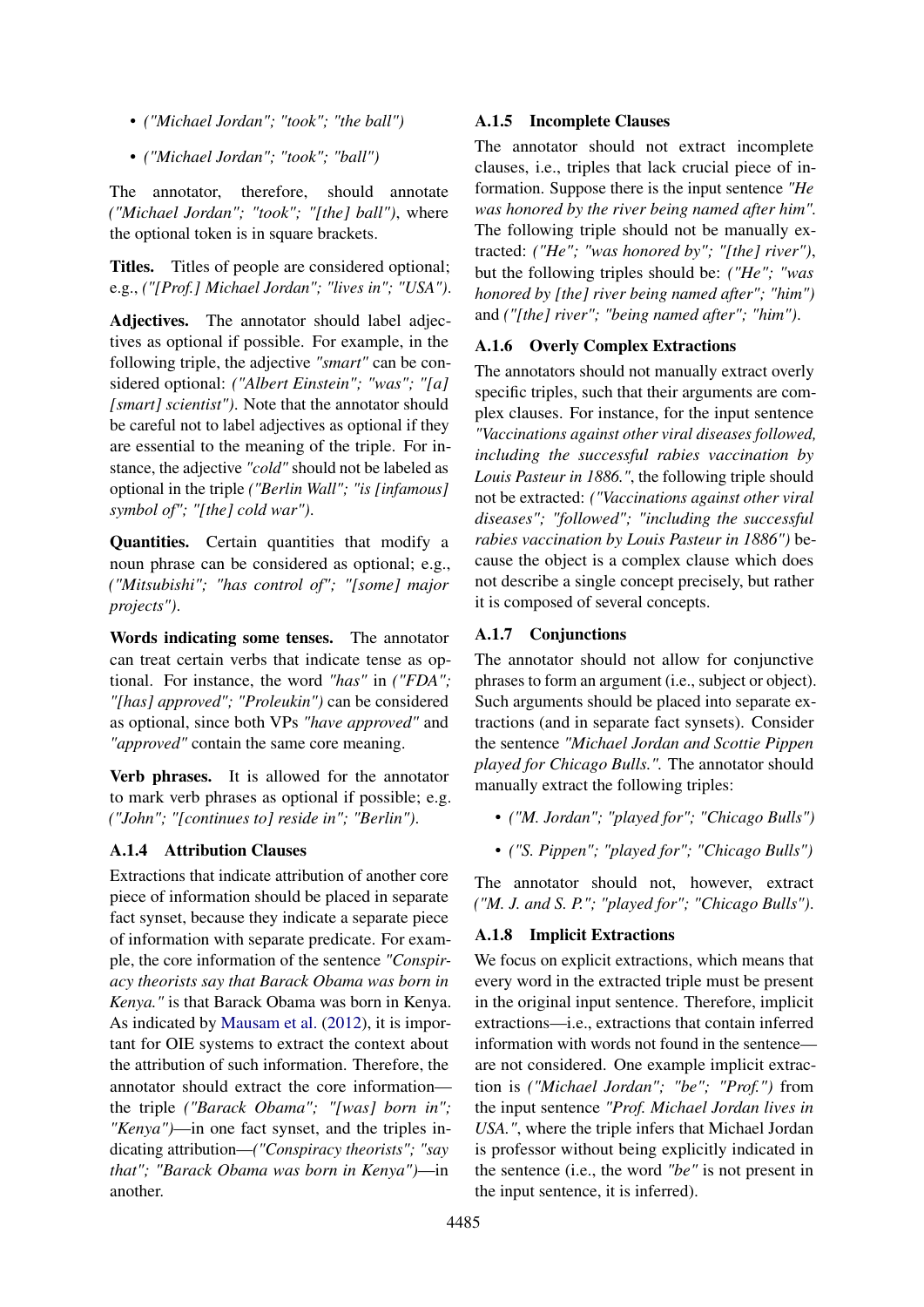### <span id="page-14-1"></span>A.2 Annotation Guidelines (Chinese)

The annotator should follow the same general principles as with the English annotation guidelines (Section [A.1\)](#page-12-0). Due to the language difference, we slightly adapted the annotation guidelines for the Chinese language. In what follows, we list those differences.

# A.2.1 Articles

Chinese language does not contain articles (i.e., *"a", "an", "the")*. Therefore, in the manual translation of the sentences, there are no articles in the Chinese counterparts.

# A.2.2 Prepositional Phrases within a Noun Phrase

Certain noun phrases with nested prepositional phrase cannot be translated directly into Chinese the same way as in English. For example, suppose we have the phrase *"Prime Minister of Australia"*. In Chinese, the literal translation of this phrase would be *"Australia's Prime Minister"*. For instance, in the English annotations the sentence *"He was the Prime Minister of Australia"* would have two fact synsets:

f<sup>1</sup> *("He"; "was [the] Pr. Min. of"; "Australia")*

f<sup>2</sup> *("He"; "was"; "[the] Pr. Min. [of Australia]")*

This is because the fact synset  $f_1$  relates the concepts *"he"* and *"Australia"* with the relation *"was [the] Prime Minister of"*, while the second fact synset relates the concepts *"he"* and *"Prime Minister [of Australia]"* with the relation *"was"*.

In Chinese language, however, the construction of  $f_1$  would not be possible, because the phrase *"Prime Minister of Australia"* cannot be separated into *"Prime Minister"* and *"Australia"*. Therefore, the golden annotation for this particular example in Chinese would be only one fact synset: *("He"; "was"; "[Australia's] Prime Minister")*, which is equivalent with  $f_2$ .

### <span id="page-14-2"></span>A.3 Annotation Guidelines (German)

In general, the annotators for German should follow the same guidelines described in Section [A.1](#page-12-0) for English. In what follows, we describe the differences which are specific for the German annotations.

#### A.3.1 Separable Verbs

Separable verbs (e.g., *"aufstehen"*) in German consist of a lexical core (a verb; *"stehen"*) and a separable particle (e.g., a preposition; *"auf"*). When used in a sentence, separable verbs in German are split in such manner that the separable particle goes to the end of the sentence. Consider the following sentence that contains the separable verb *"aufstehen"*: *"Ich stehe um 7 Uhr auf"*. To accommodate the verb-mediated relations, the annotator should extract the separable particle right after the separable core within the predicate: *("Ich"; "stehe auf um"; "7 Uhr")*

### A.3.2 Modal Verbs

The modal verbs follow similar pattern as the separable verbs. Namely, the modal verb has the main predicate position within the sentence (directly followed by the subject), and the main verb that is modified by the modal verb is at the end of the sentence; e.g. sentence *"I must go to work"* and its German counterpart *"Ich muss zur Arbeit gehen"*. Following the same guidelines for verb-mediated predicates, the annotator should extract the modal verb together with the main verb: *("Ich"; "muss gehen zur"; "Arbeit")*.

## A.3.3 Passive Voice

Consider the following English sentence written in passive voice *"The letters were sent through the messenger"* and its German counterpart *"Die Briefe wurden durch den Boten geschickt"*. Following the spirit of extractions with verb-mediated relations, the annotator should extract the following triple: *("[Die] Briefe"; "wurden geschickt durch"; "[den] Boten")*.

# <span id="page-14-0"></span>B Annotation Tool

To facilitate the annotation process, we developed a web-based annotation tool: AnnIE [\(Friedrich et al.,](#page-9-9) [2022\)](#page-9-9). First, the annotator is given the input sentence as a string along with its tokenized form (Figure [5\)](#page-15-0). Then, the tool highlights the tokens of interest that are candidates for the slots. In particular, we highlight the verbs in one color (candidate predicates) and the nouns in another (candidate arguments).

Then, the annotator can select the tokens with a UI and place them into slots. This forms one annotated triple. Note that the annotator can also annotate for optional tokens and phrases with the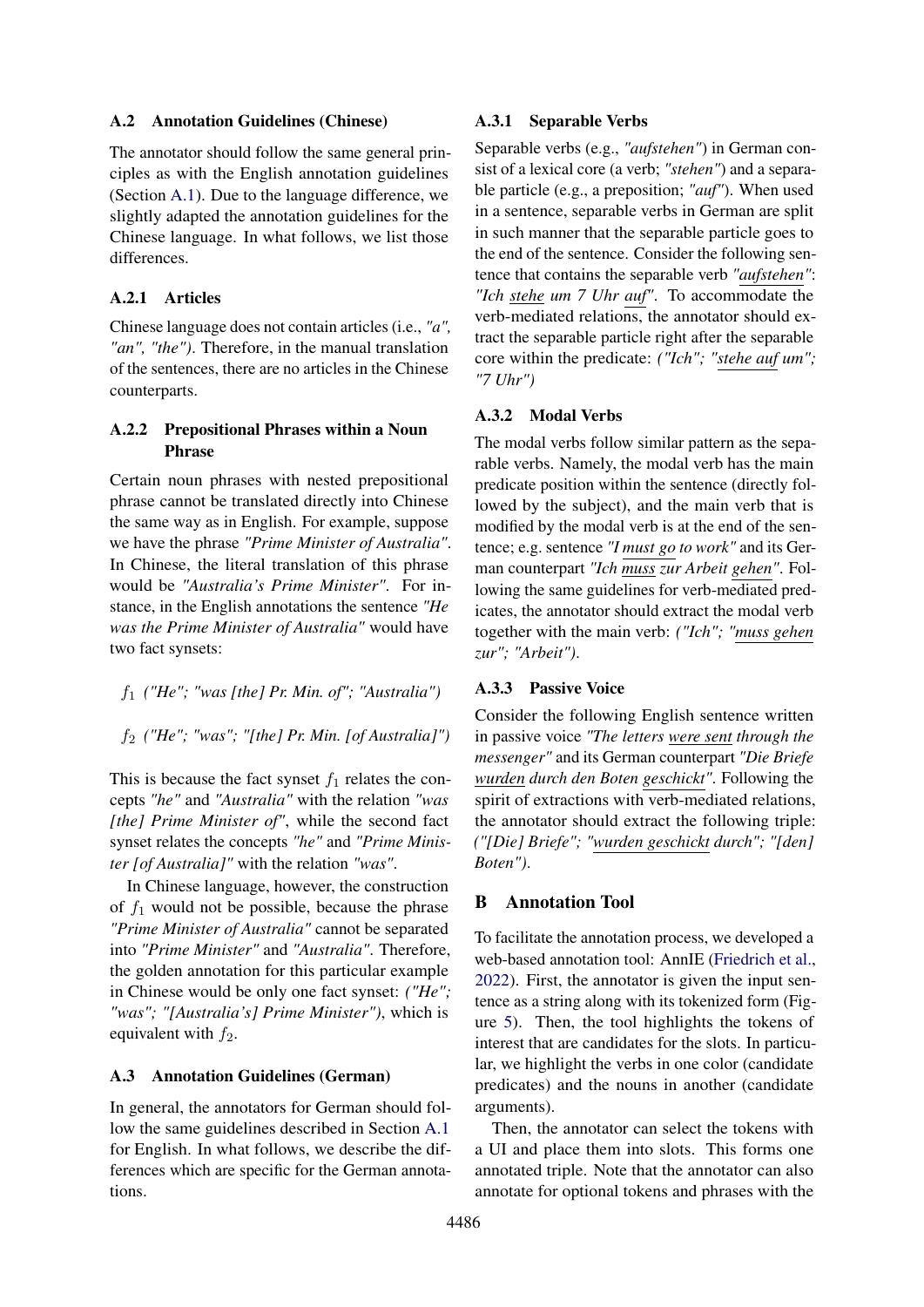<span id="page-15-0"></span>

Figure 5: Highlighting tokens of interest: verbs (potential relations) and nouns (potential arguments).

<span id="page-15-1"></span>

Figure 6: Manual labeling of OIE triples. The user selects tokens from the tokenized input sentence and places them into the correct slot: subject (green), predicate (yellow) or object (blue). Then, the user adds the extracted triple either to an active fact cluster (i.e., fact synset) or to a new one. The user can also select which tokens are optional by clicking the "Optional" button on an active token selection.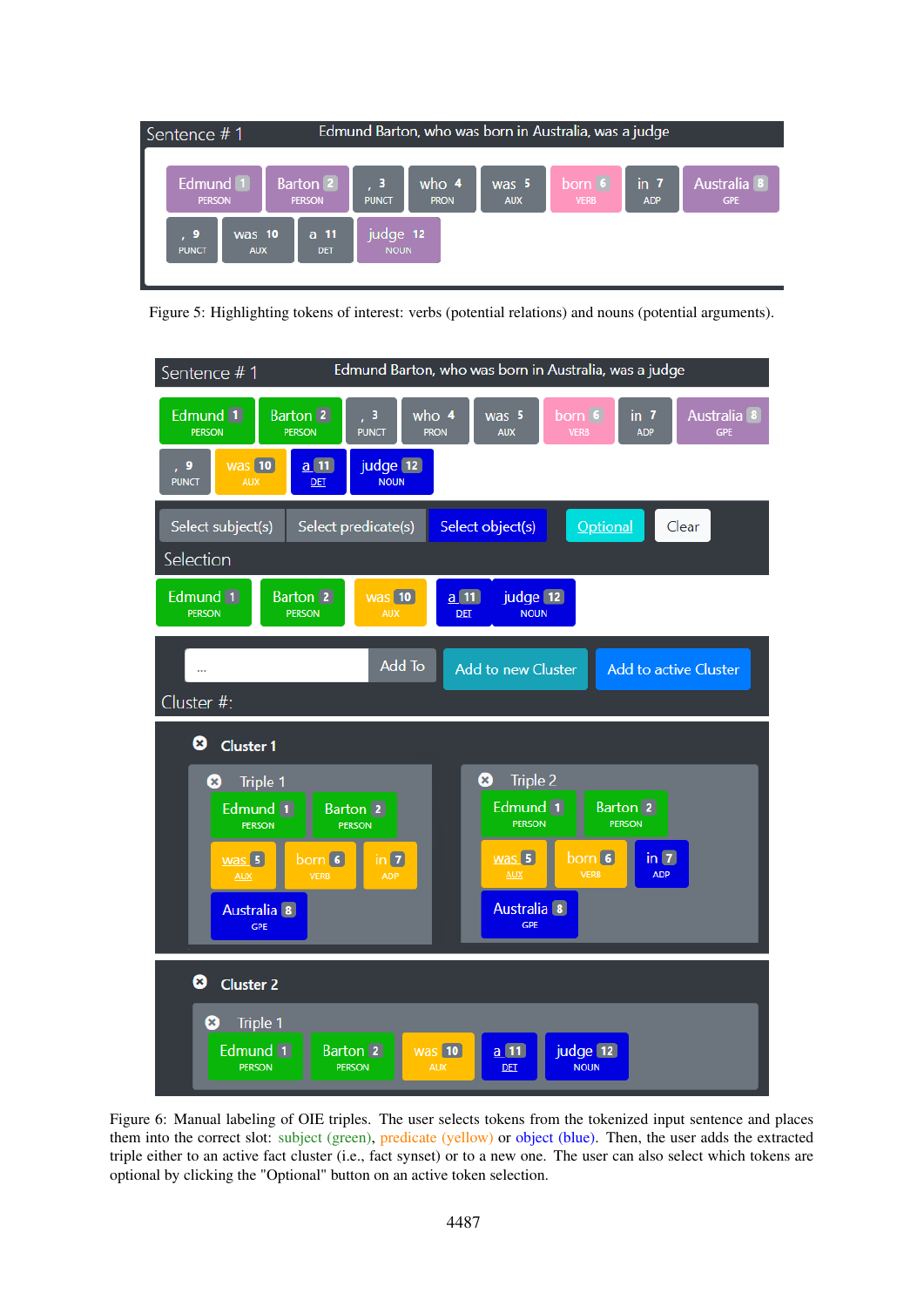<span id="page-16-1"></span>

|             |                     | (a) Sentence length |                   |      | (b) Number of conjuncts | (c) Number of case markers |      |            |   |   |                                   |     |  |        |
|-------------|---------------------|---------------------|-------------------|------|-------------------------|----------------------------|------|------------|---|---|-----------------------------------|-----|--|--------|
| Naive OIE   | 0.07                | 0.01                | 0.01              | 0.03 | 0.07                    | $\bf{0}$                   | 0.03 |            |   |   | 0.05 0.04 0.02 0.01 0.03          |     |  | - 1.0  |
| ClausIE     | 0.43                | 0.37                | 0.24              | 0.34 | 0.37                    | 0.32                       | 0.34 |            |   |   | 0.54 0.37 0.31 0.24 0.34          |     |  | $-0.8$ |
| MinIE       | 0.47                | 0.36                | $0.21 \quad 0.34$ |      | 0.38                    | 0.31                       | 0.34 |            |   |   | $0.42$ $0.39$ $0.29$ $0.3$ $0.34$ |     |  | $-06$  |
| Stanford    | 0.16                | $0.12$ $0.12$       |                   | 0.13 | 0.13                    | 0.13                       | 0.13 |            |   |   | 0.19 0.17 0.12 0.11 0.13          |     |  |        |
| <b>ROIE</b> | 0.18                | 0.13                | 0.09              | 0.13 | 0.19                    | 0.09                       | 0.13 |            |   |   | 0.22 0.14 0.11 0.09 0.13          |     |  | $-0.4$ |
| OpenIE6     | 0.33                | 0.26                | 0.2               | 0.25 | 0.29                    | 0.23                       | 0.25 |            |   |   | 0.37 0.33 0.22 0.18 0.25          |     |  | $-0.2$ |
| M2OIE (EN)  | 0.31                | 0.23                | 0.16              | 0.23 | 0.34                    | 0.16                       | 0.23 |            |   |   | 0.32 0.23 0.23 0.18 0.23          |     |  |        |
|             | $\leq$ = 20 21 - 30 |                     | >30               | all  | 0                       | $>=1$                      | all  | $\leq$ = 1 | 2 | 3 | $>= 4$                            | all |  | $-0.0$ |

Figure 7: Bucketized experiments: F1 score according to different bucketizations of the input sentences: sentence length (a); number of conjunctions (b); number of case markers (c).

use of the mouse double click. Then, the annotator can place the newly annotated triple in either a new fact synset (cluster) or in an existing one (Figure [6\)](#page-15-1). For more details on the annotation tool, see [\(Friedrich et al.,](#page-9-9) [2022\)](#page-9-9).

# <span id="page-16-0"></span>C Further Error Analysis

Based on preliminary qualitative error analysis, we chose bucketization according to some linguistic properties of the sentences that produced erroneous triples. In particular, we examine the performance of OIE systems for sentence length, presence of conjunctions and case markers, since these appeared to be the most common reasons for failure. Note that BenchIE allows for any type of bucketization, which can be used for diverse set of fine-grained evaluation for future research on OIE.

## C.1 Sentence Length

Sentence length is a feature that can affect the performance of NLP systems for different tasks, including relation extraction [\(Alt et al.,](#page-9-16) [2020\)](#page-9-16) and named entity recognition [\(Arora et al.,](#page-9-17) [2021\)](#page-9-17). To evaluate how sentence length afffects performance of OIE systems as well, we split the sentences into three buckets: sentences shorter or equal than 20 tokens, between 21 and 30 tokens, and more than 30 tokens. The distribution of these buckets are 120, 113 and 67 sentences respectively.

We observed that shorter sentences usually yield the best performance for all OIE systems w.r.t. the  $F_1$  score (Figure [7a](#page-16-1)). An extreme example is MinIE, which loses 26 percentage points from sentences shorter than 20 tokens to sentences longer than 30 tokens. Part of the reason why such sentences are harder to handle is because they contain

more complex linguistic structures, such as conjunctions and case markers. Such sentences tend to to produce overly complex extractions that contain very complex structures in their arguments (see example extraction  $t_3$  in Table [6\)](#page-17-0).

# C.2 Conjunctions

To examine the effect of the conjunctions on the performance of OIE systems, we bucketized the input sentences according to the dependency type conj, which relates two conjunct words in a sentence. In particular, we place the sentences with no conjuncts in one bucket, and the sentences with one or more conjuncts in another bucket. With such bucketization, half of the sentences are in the first bucket, and half in the other. We observed that the F1 score suffers when a sentence contains at least one pair of conjuncts (Figure [7b](#page-16-1)). This observation partially explains the observation from Section [5.1](#page-6-1) that OIE systems have troubles identifying the objects correctly. In subsequent experiments, we observed that sentences with more than one conjuncts worsen the scores further compared to the sentences with one or no conjuncts. The triple  $t_5$  in Table [6](#page-17-0) is an example of such erroneous extraction.

Neural models seem to suffer the most due to the conjuncts. For instance,  $M^2OIE$  loses more than half of the F1 score points (from 0.34 down to 0.16) when at least one conjunct is found in the sentence. The exception for the neural systems is OpenIE 6, which is more stable (goes down from 0.29 to 0.23). The reason is because OpenIE 6 was specifically trained to handle conjunctions. Interestingly, ClausIE and MinIE—rule-based systems—lose approximately the same amount of F1 score points as the neural OpenIE 6. This indicates that neu-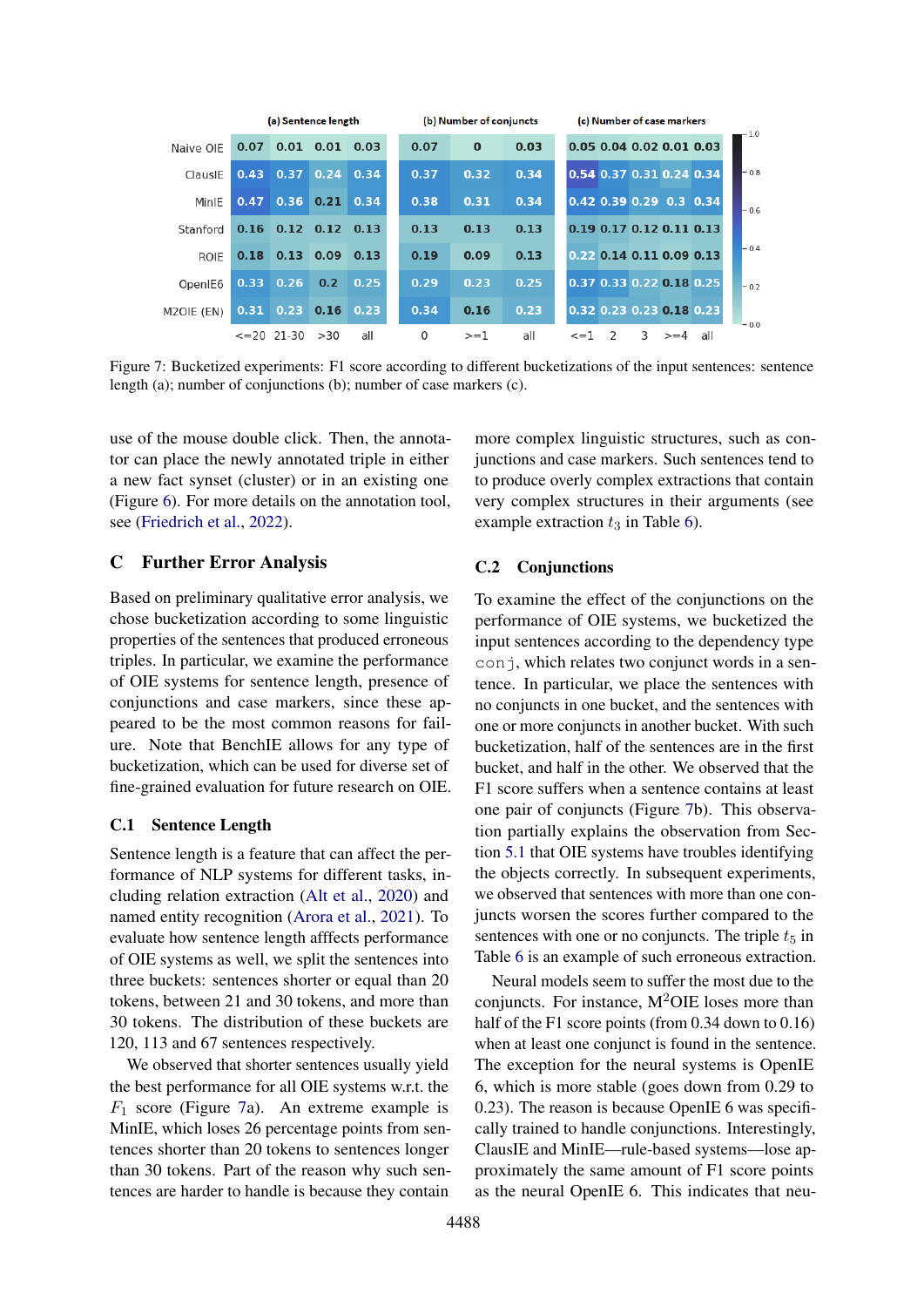<span id="page-17-0"></span>

| <b>Extraction ID</b>                                                                              | Extractions                                                                                                  |                                           |                                                                                                                              |          |  |  |  |  |  |  |  |
|---------------------------------------------------------------------------------------------------|--------------------------------------------------------------------------------------------------------------|-------------------------------------------|------------------------------------------------------------------------------------------------------------------------------|----------|--|--|--|--|--|--|--|
| <b>Sentence</b> $s_1$ : "A large gravestone was erected in 1866, over 100 years after his death." |                                                                                                              |                                           |                                                                                                                              |          |  |  |  |  |  |  |  |
| $t_{1}$<br>$t_2$                                                                                  | $('A large gravestone'';$ "was erected"; "in 1866")                                                          |                                           | ("A large gravestone"; "was erected"; "in 1866 over 100 y. after his death")                                                 |          |  |  |  |  |  |  |  |
|                                                                                                   | located approximately away which marks the snake's heart."                                                   |                                           | <b>Sentence</b> $s_2$ : "The brightest star in Serpens, Alpha Serpentis, or Unukalhai, is a red giant of spectral type K2III |          |  |  |  |  |  |  |  |
|                                                                                                   | $t_3$ ("The brightest star in Serpens,<br>Alpha Serpentis, or Unukalhai"                                     | "is"                                      | "a red giant of sp. type K2III loc. app.<br><i>away which marks the snake 's heart"</i> )                                    | $\theta$ |  |  |  |  |  |  |  |
| $t_A$                                                                                             | ("brightest star in Serpens";                                                                                | $"is"$ :                                  | "red giant")                                                                                                                 |          |  |  |  |  |  |  |  |
|                                                                                                   | <b>Sentence</b> s <sub>3</sub> : "Lugo and Lozano were released in 1993 and continue to reside in Venezuela. |                                           |                                                                                                                              |          |  |  |  |  |  |  |  |
| $t_{5}$                                                                                           | ("Lugo and Lozano"; "released"; "in 1993")                                                                   |                                           |                                                                                                                              |          |  |  |  |  |  |  |  |
| $t_{6}$                                                                                           |                                                                                                              | $('Lugo'': 'were released'': 'in 1993'')$ |                                                                                                                              |          |  |  |  |  |  |  |  |
| $t_7$                                                                                             |                                                                                                              | ("Lozano": "were released": "in 1993")    |                                                                                                                              |          |  |  |  |  |  |  |  |

Table 6: Example extractions along with their score on BenchIE.

ral models can be trained to handle conjunctions similarly as rule-based systems, though there is still room for improvement. We observed similar behaviors for coordinated conjunctions.

# C.3 Case Markers

In preliminary qualitative experiments, we found that the objects are often overly specific because they include phrases that should in principle not be part of the expressed concept. Such excessively specific phrases are usually prepositional phrases or case markers. Consider, for example, the triple  $t_1$  in Table [6.](#page-17-0) The object in this triple is overly specific and, thus, incorrect.

To quantify the effect of such case markers, we bucketized the data according to the number of the typed dependencies case that are found in the input sentences. We observed that, as the number of case dependencies increases, the performance of OIE systems decreases (Figure [7c](#page-16-1)). We observed similar behavior for the number of prepositions in a sentence. The rule-based system ClausIE is very sensitive w.r.t. this property, while MinIE is more stable. MinIE was built on top of ClausIE and also focused on restructuring the output of ClausIE, which is the likely reason why MinIE is more robust w.r.t. the case markers. Neural systems (ROIE, OpenIE 6 and  $M^2OIE$ ) are very sensitive to this property, since their performance is much lower when we compare the buckets of 0 or 1 case dependency and the buckets with more than 4 case dependencies.

# D More Detailed Discussion on Related Work

### D.1 OIE Benchmarks

The currently existing benchmarks are based on token-based scoring. The first attempt to create an OIE benchmark was OIE2016 [\(Stanovsky and](#page-10-1) [Dagan,](#page-10-1) [2016\)](#page-10-1). The authors used a dataset from another task—QA-SRL [\(He et al.,](#page-9-18) [2015\)](#page-9-18)—and automatically ported it to OIE. For scoring an OIE triple, they follow the original task's guidelines [\(He et al.,](#page-9-18) [2015\)](#page-9-18) and match only the grammatical heads of each slot from the OIE triple with the ones from the golden datasets. Such approach has many drawbacks [\(Zhan and Zhao,](#page-11-1) [2020\)](#page-11-1), because (1) every error in the automatic porting transfers over to the evaluation dataset; (2) triples are incorrectly (and over-optimistically) scored because it only considers token-overlaps on grammatical heads, not the whole slots. Being crowdsourced, CaRB [\(Bhardwaj et al.,](#page-9-3) [2019\)](#page-9-3) improves over OIE2016 by aggregating per-slot token-level precision and recall scores between system and gold extractions across the three slots (subject, predicate, and object). However, such approach is overly-lenient, as it allows for incorrect extractions to be scored positively (see examples in Table [1\)](#page-2-0). Subsequent work followed similar evaluation procedures. For instance, [Dong et al.](#page-9-19) [\(2021\)](#page-9-19) propose a dataset that evaluates document-level OIE which uses the same scoring procedures as CaRB.

### D.2 Multi-faceted Evaluation

While having a reliable single-metric benchmark is crucial for the progress of NLP, recent research indicated that focusing on single metrics is some